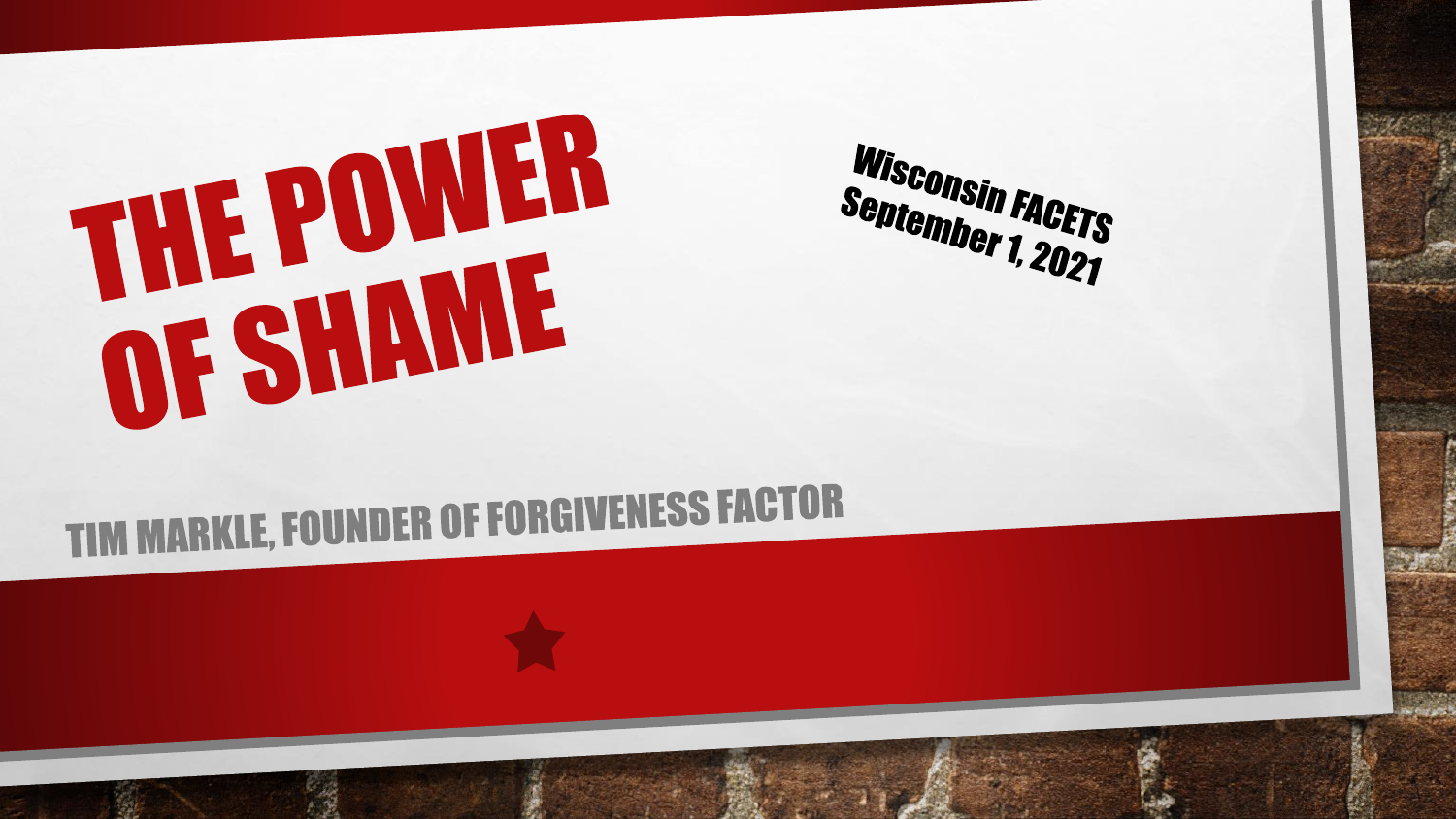

#### •WHAT IS IT?

## •WHAT DOES IT FEEL LIKE?

#### •HOW CAN I RECOGNIZE IT?

#### •WHAT CAN I DO ABOUT IT?

鑑

**WAC 18** 

 $L_{\rm{1.1}}$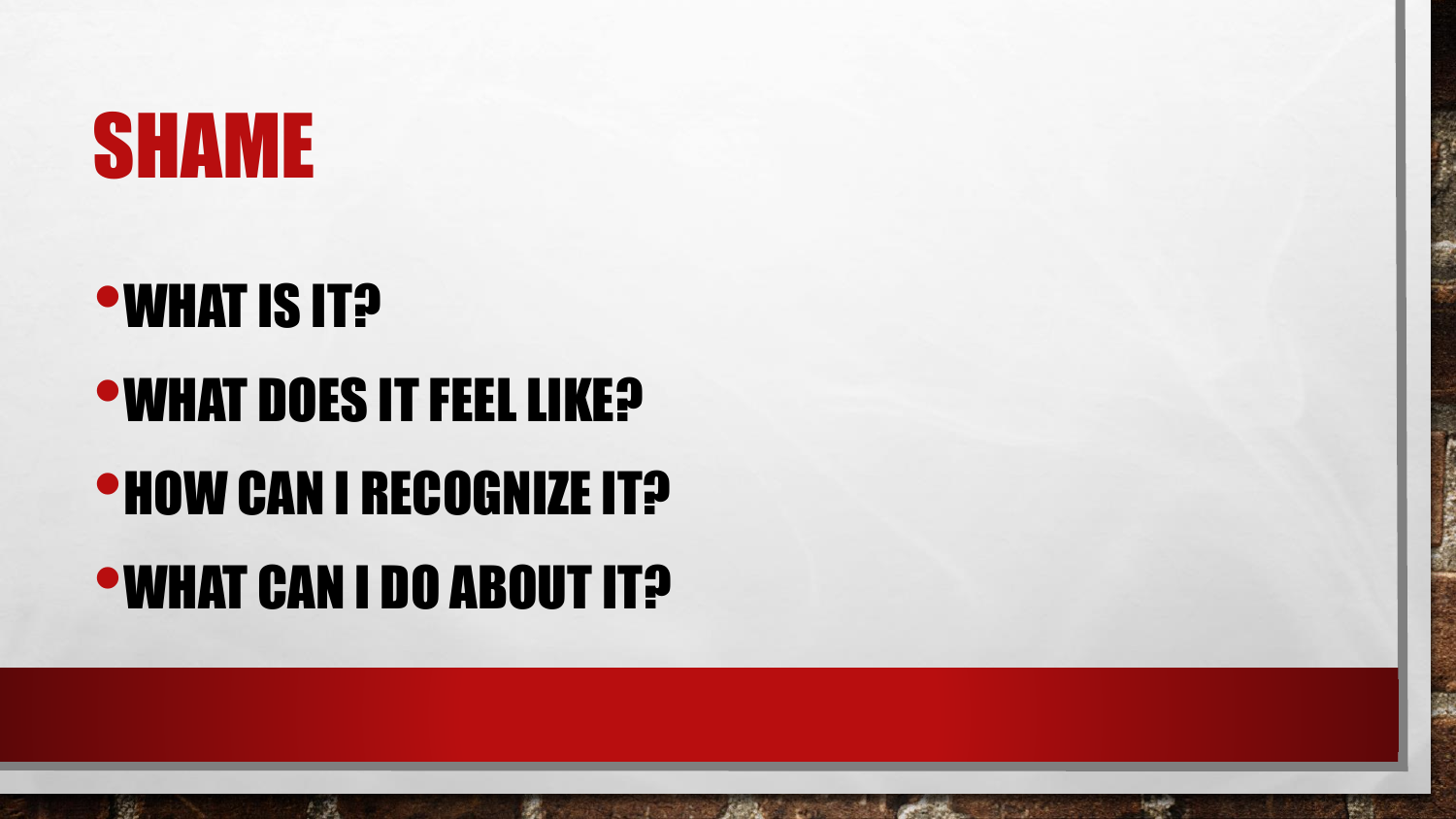#### " Shame is the intensely painful feeling or experience of believing that we are flawed and therefore unworthy of acceptance and belonging.

"

Brene Brown, I thought it was Just Me (But it wasn't)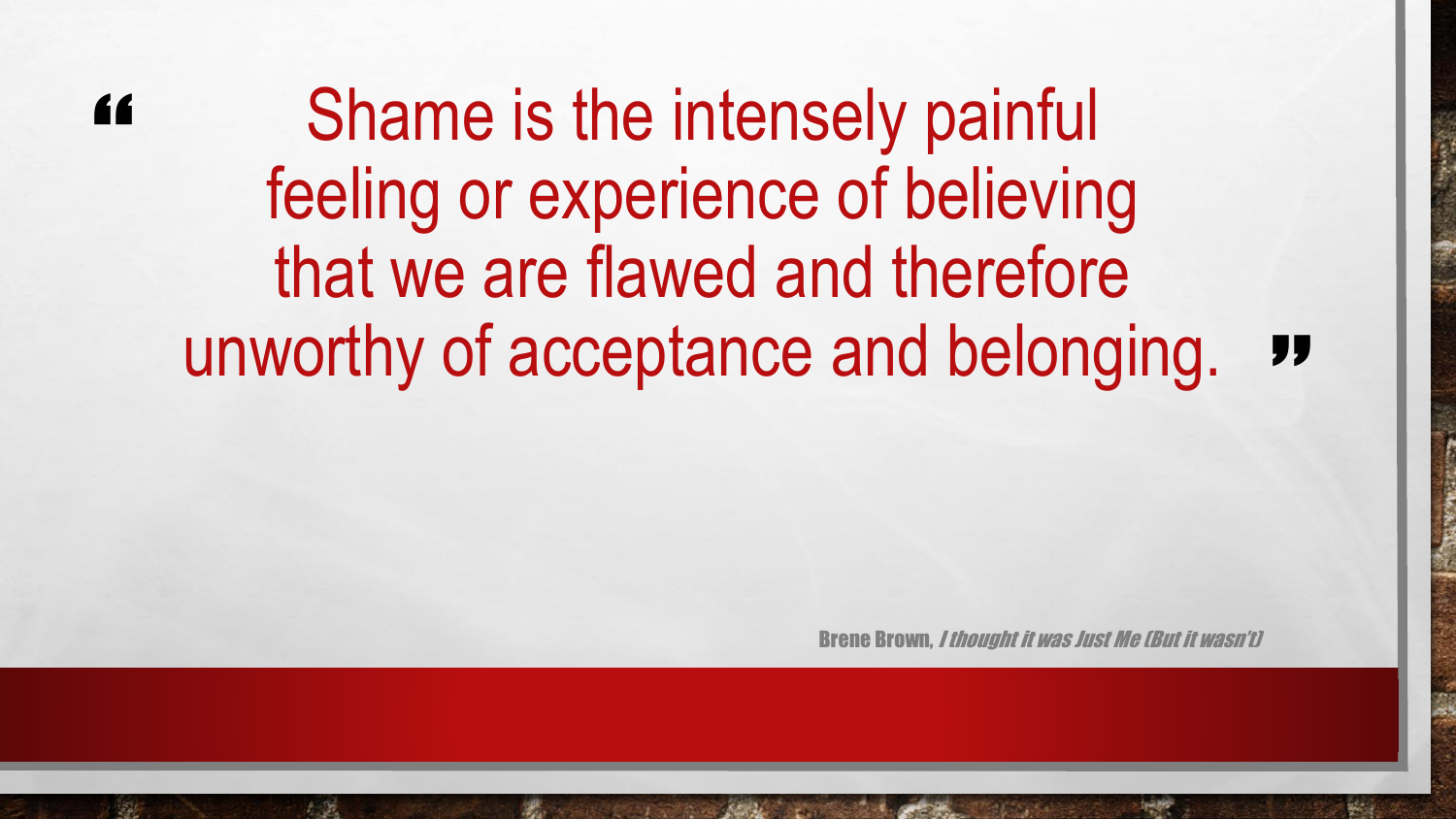#### Embarrassment—fleeting and normalized

#### Guilt—not who we want to be; I made a mistake

#### Humiliation—undeserved

#### Shame—feels deserved; I AM a mistake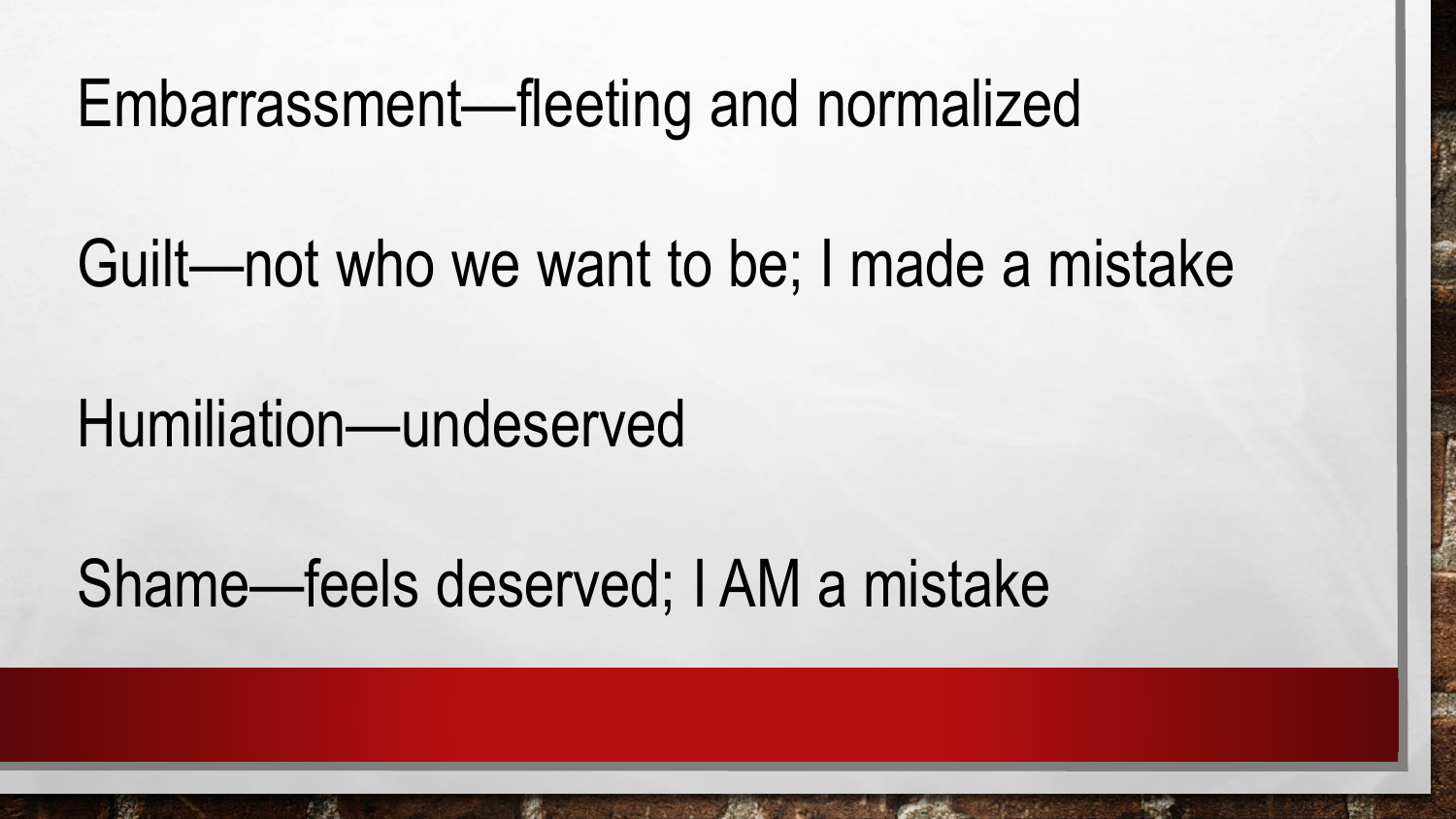### SHAME

# You CANNOT shame or belittle people into changing their behaviors.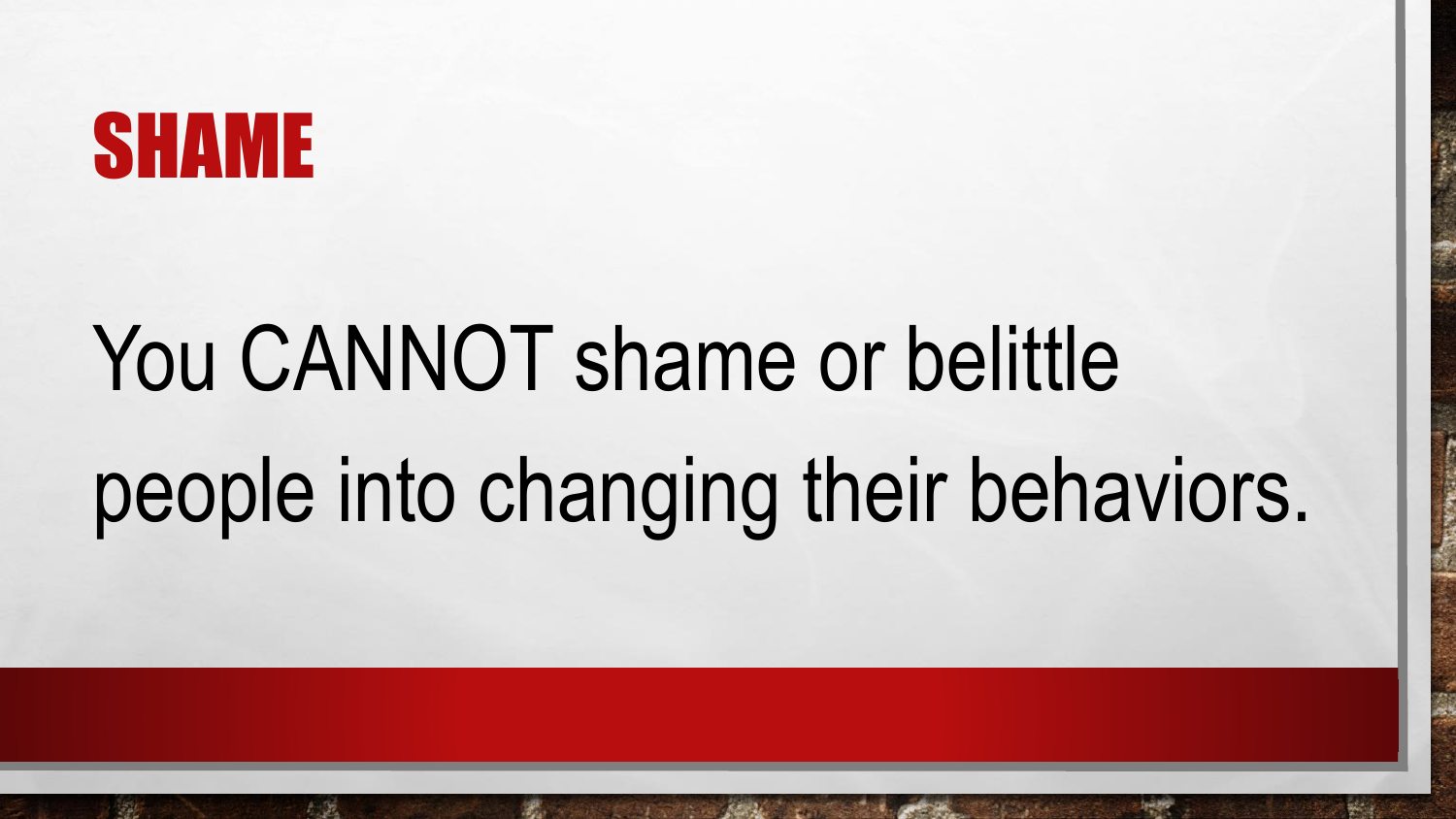## Shame is organized by gender

Women: "The expectations that fuel shame for women are based on our culture's perception of what is acceptable for women." Brown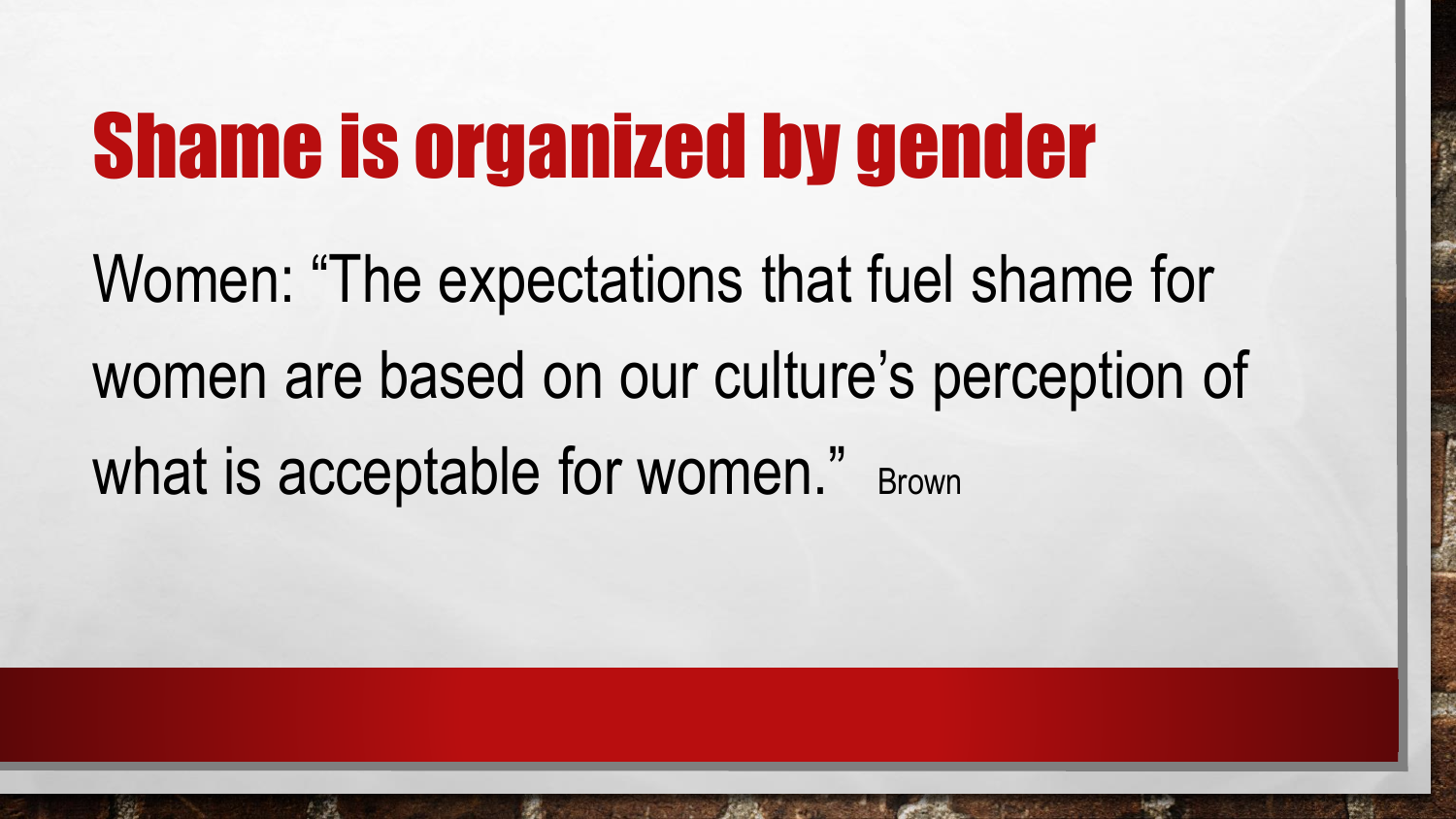## Shame is organized by gender

Men: The expectations that fuel shame for men are based on our culture's perception of masculinity. Brown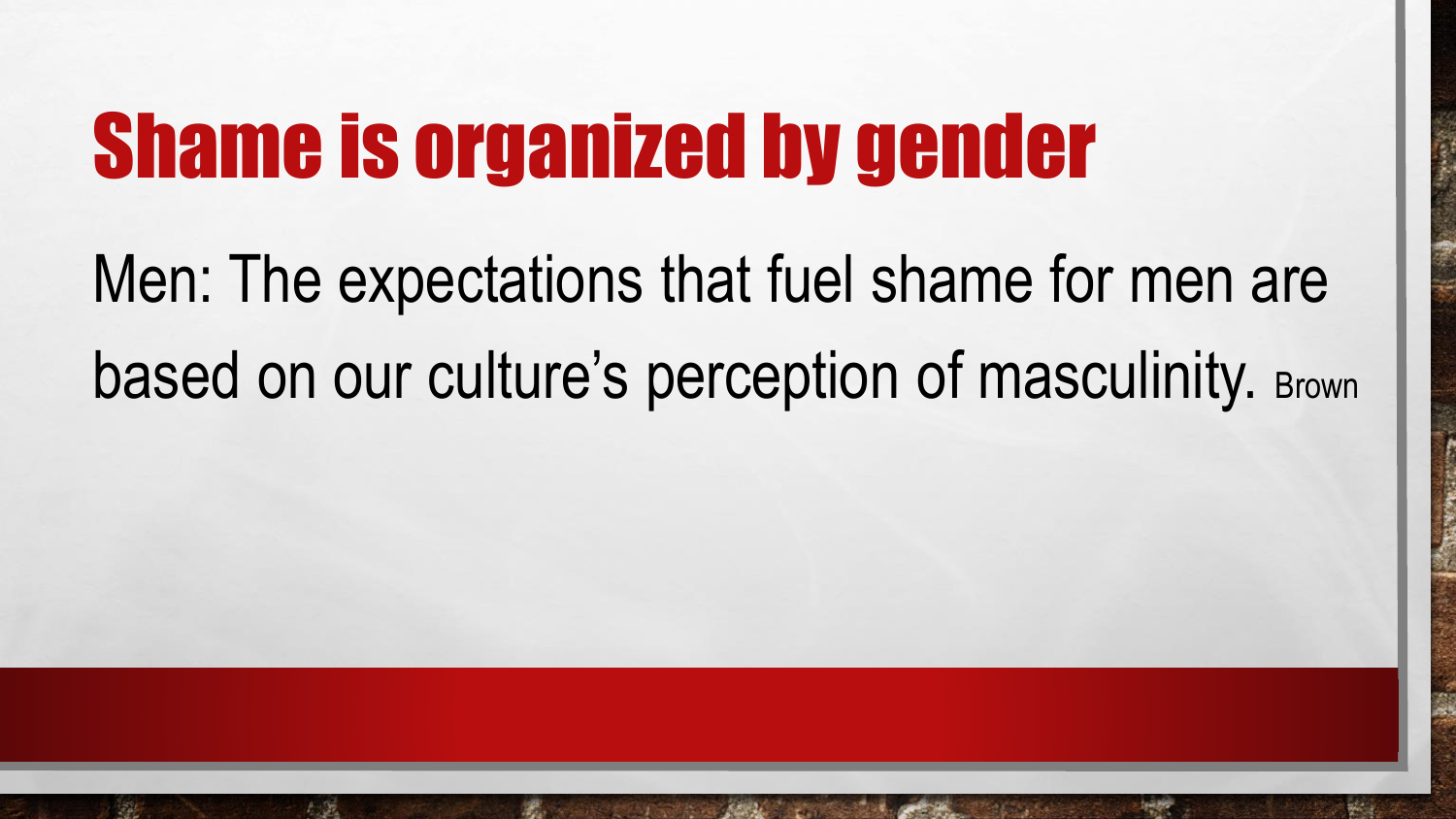## **Expectations**

#### •Who we should be

### •What we should be

#### •How we should be

A. B.

 $\frac{1}{2}$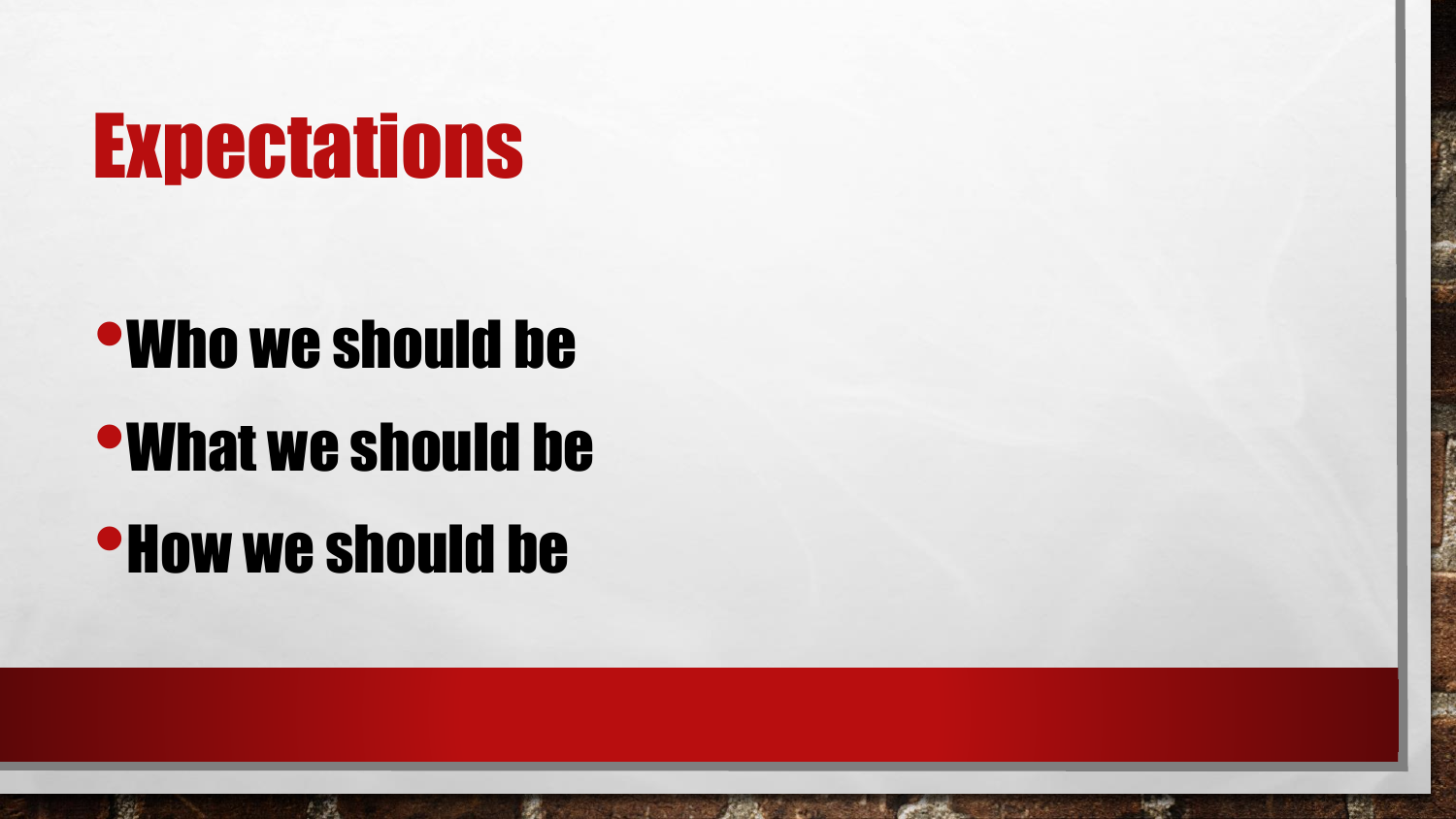#### Shame

### Fear Blame **Disconnection**

#### Shame Resilience

The ability to recognize shame when we experience it and move through it in a constructive way that allows us to maintain our authenticity and grow from our experiences. Brown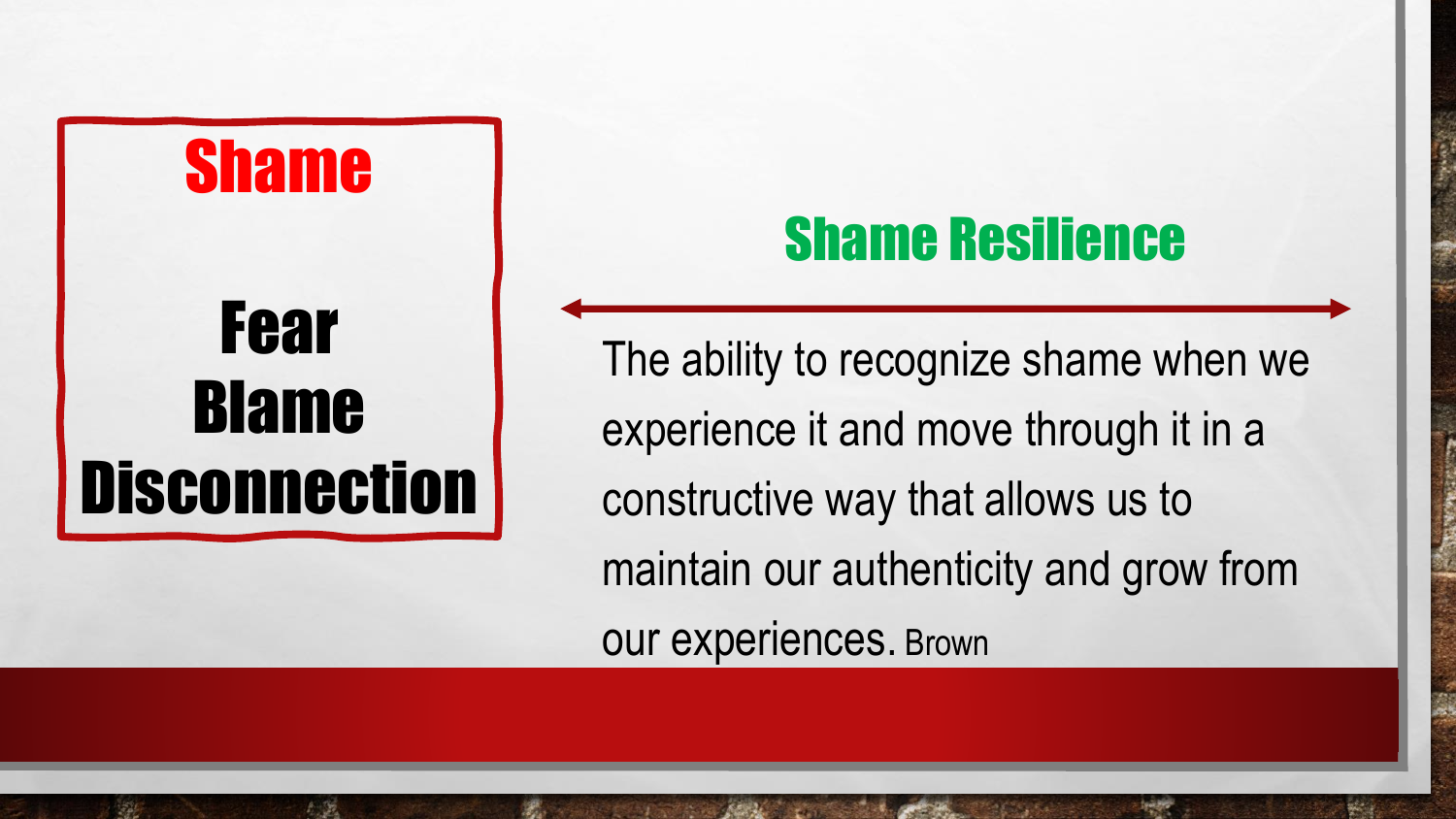

The skill or ability to tap into our own experiences in order to connect with an experience someone is relating to us.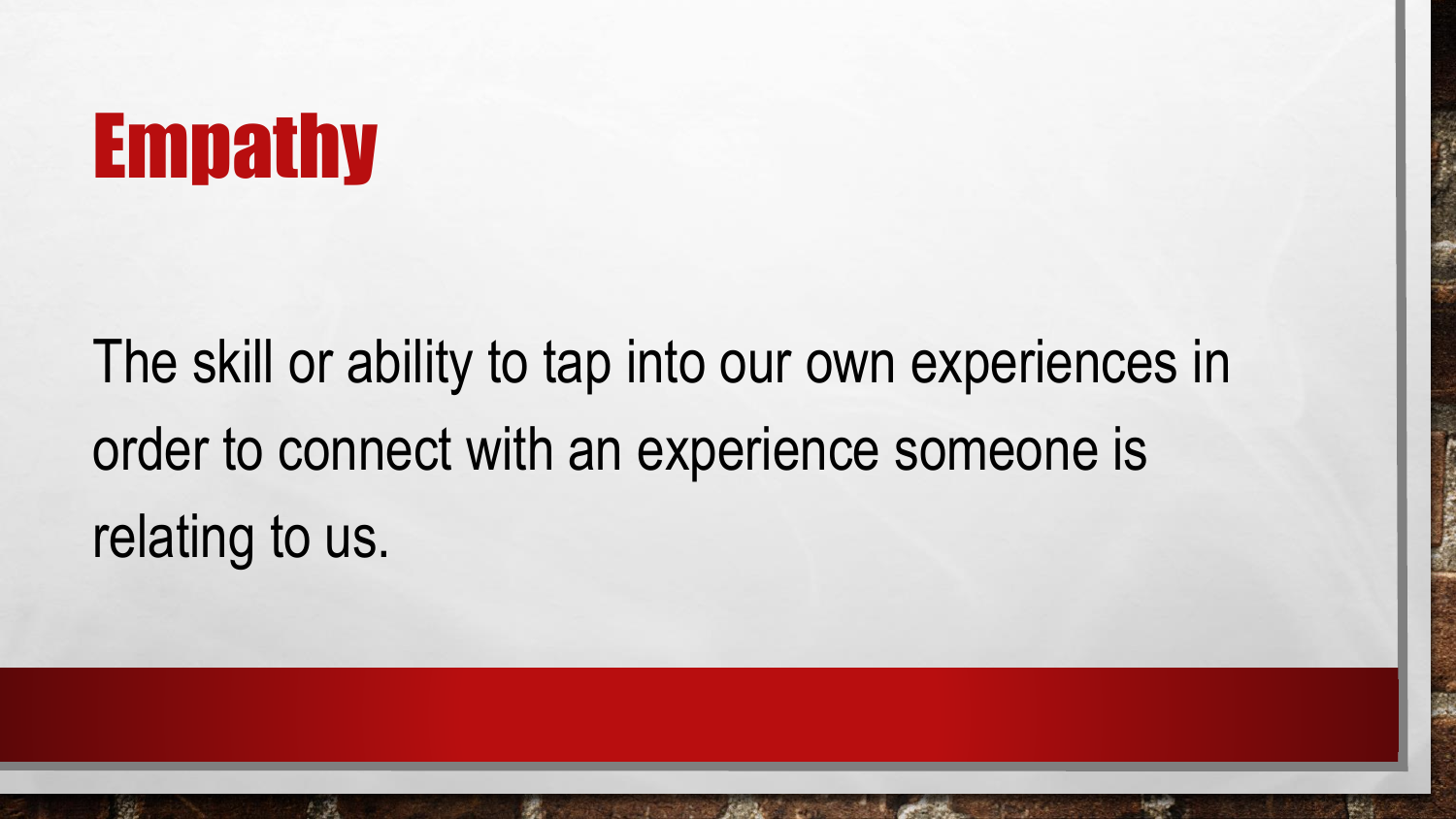

### Women with high levels of shame resilience were both **givers** and **receivers** of empathy. Brown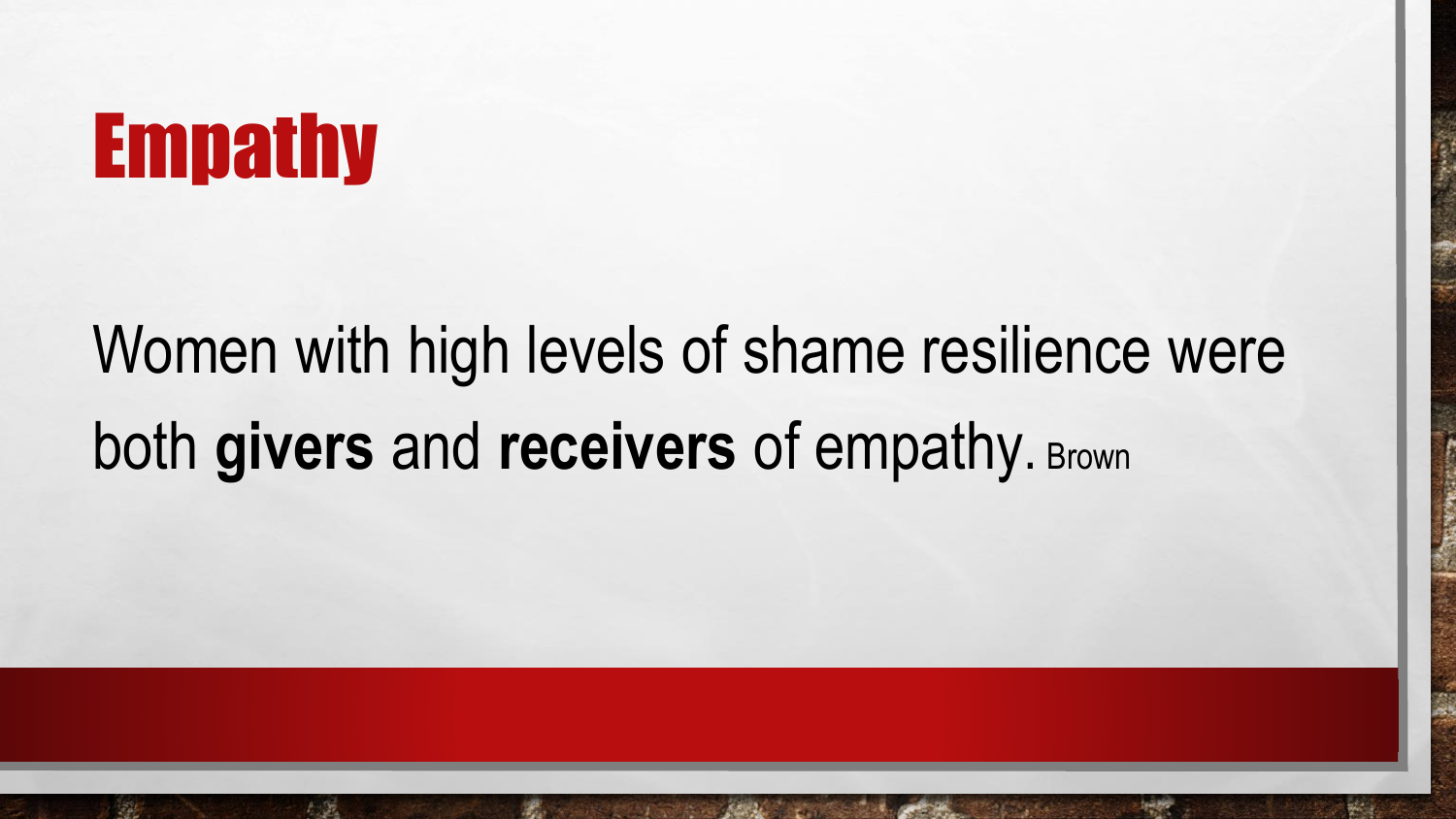## Shame resilience

- 1. The ability to recognize and understand their shame triggers
- 2. High levels of critical awareness about their shame web/box
- 3. The willingness to reach out to others
- 4. The ability to speak shame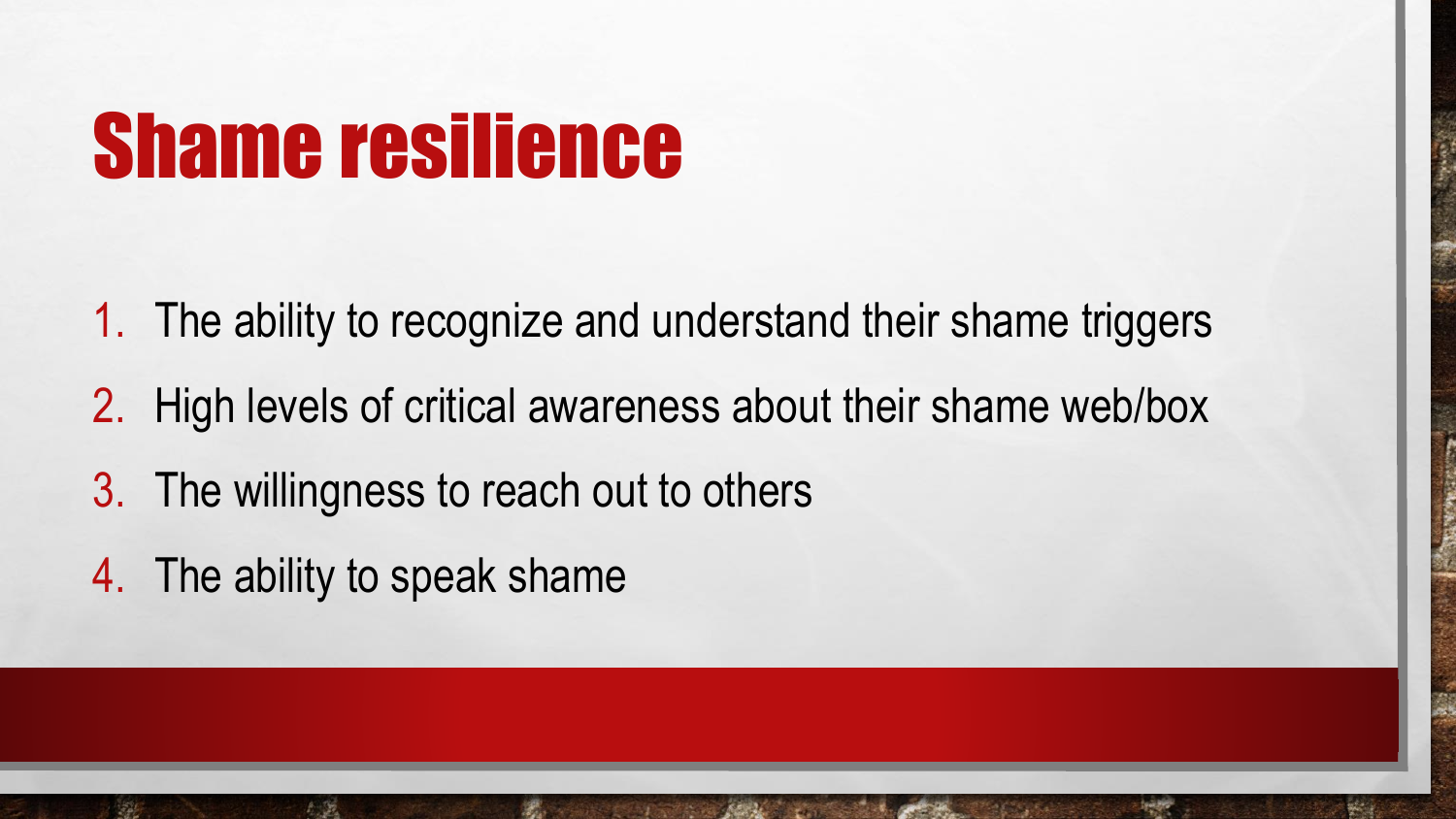

**WOLF** 

 $\mathcal{L}_{\mathcal{L}}$ 

 $\label{eq:1} \mathcal{L}_{\alpha}(\mathcal{L})$ 

靏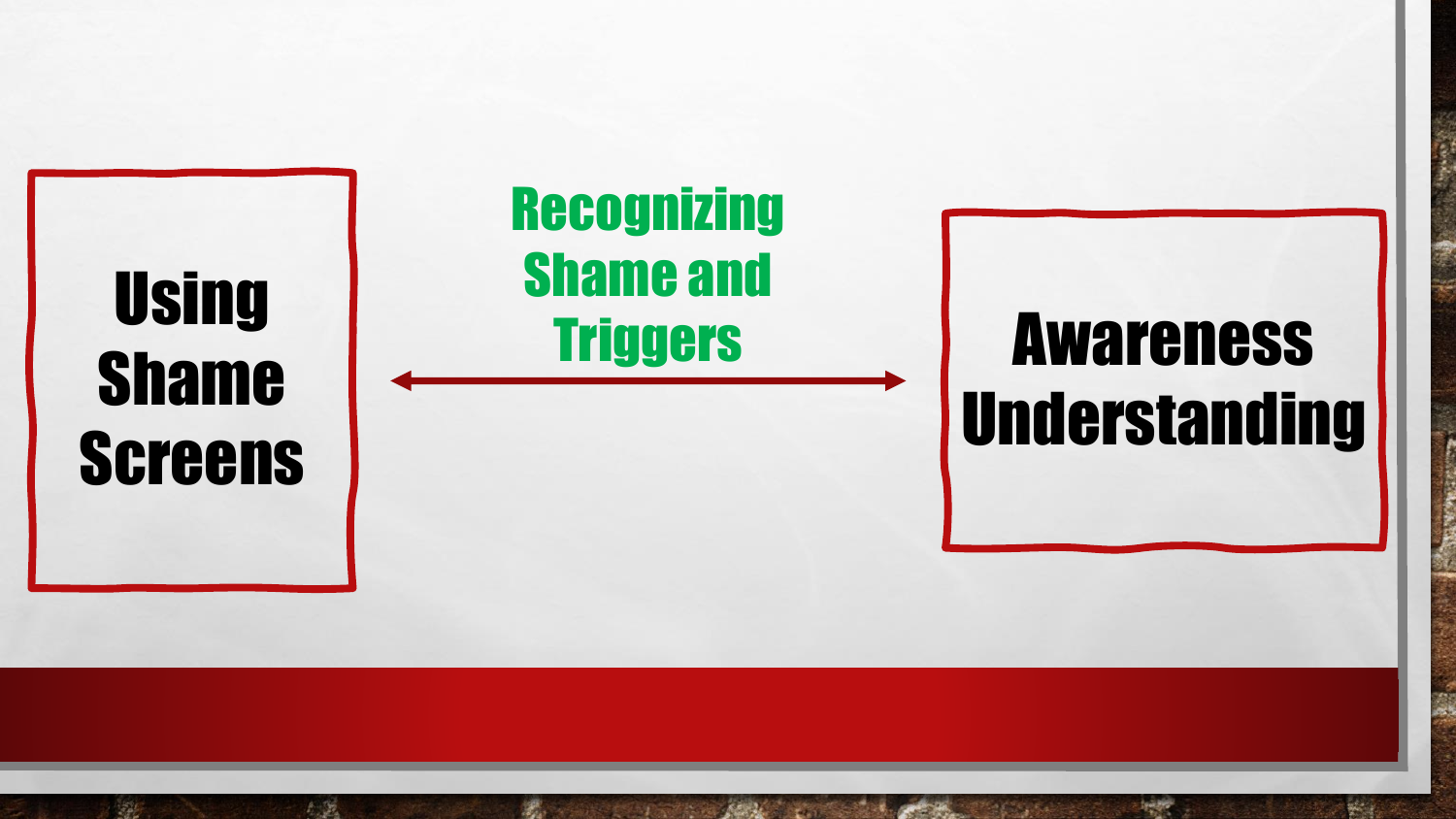## Recognize shame

#### How does our body react and how do we feel?

I physically feel shame in/on my It feels like I know I'm in shame when I feel **with any set of the set of the set of the set of the set of the set of the set o** If I could taste shame, it would taste like If I could smell shame, it would smell like If I could touch shame, it would feel like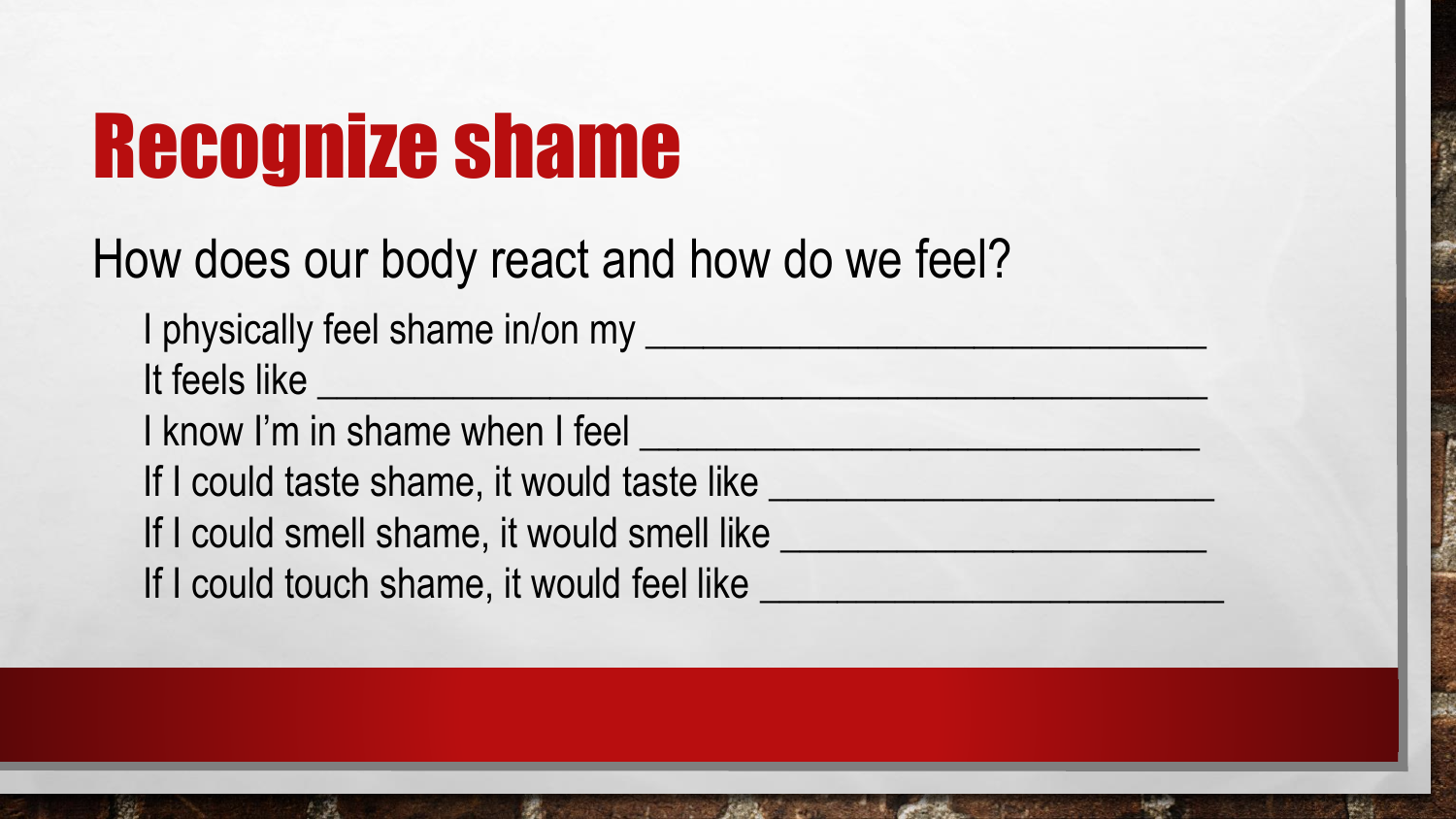Shame triggers

- Appearance and body image
- •Motherhood
- **•Family**

 $\mathbb{R}^n$ 

- **•Parenting**
- •Money and work
- •Mental and physical health

A. Ste





#### **•Religion**

- •Being stereotyped and labeled
- •Speaking out
- **•Surviving trauma**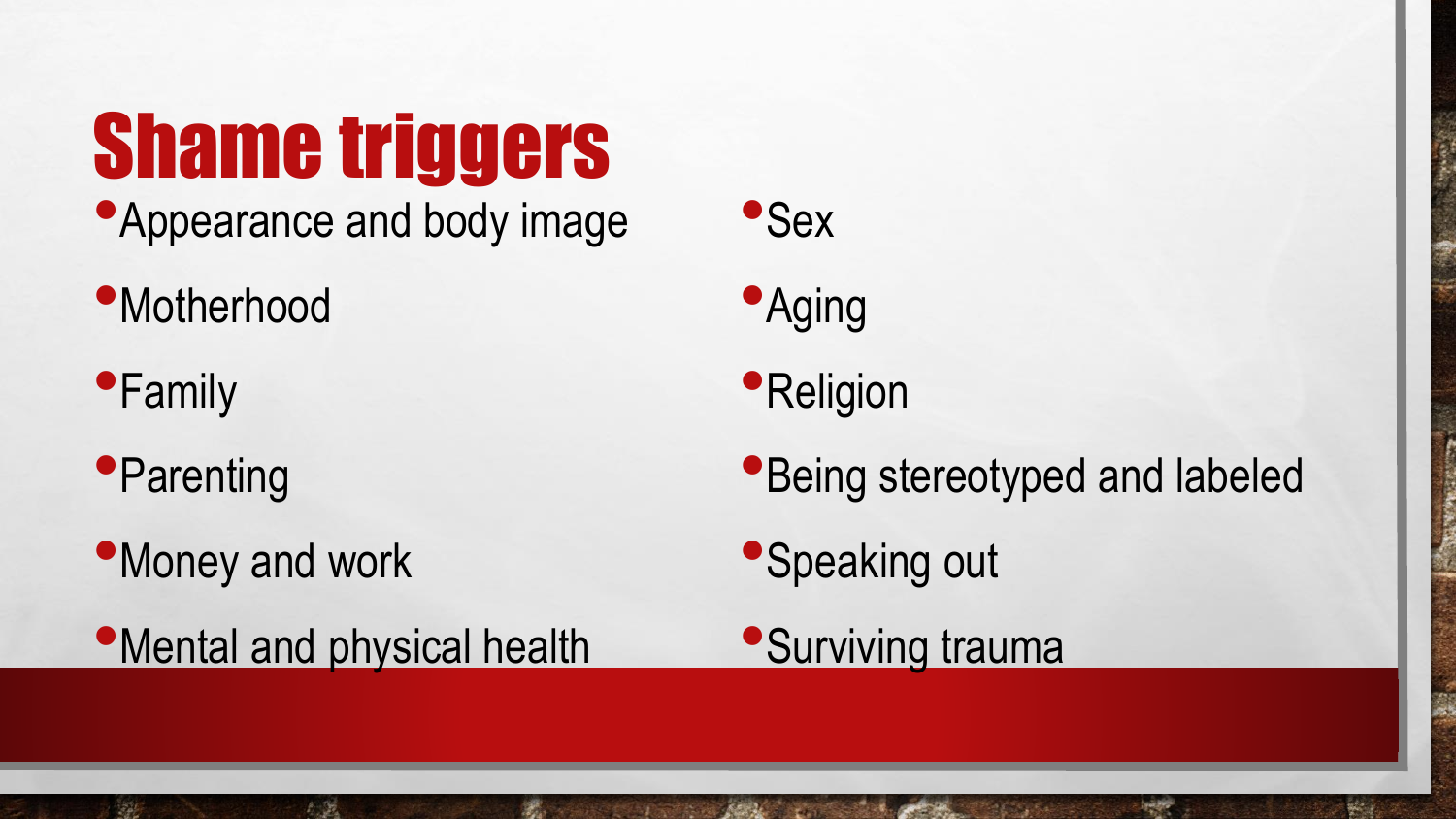## Shame triggers

 $\mathcal{L}_{\text{c}}$ 

 $\frac{1}{2}$ 

- Be strong, fearless and powerful
- •Do not let people see anything that can be perceived as weakness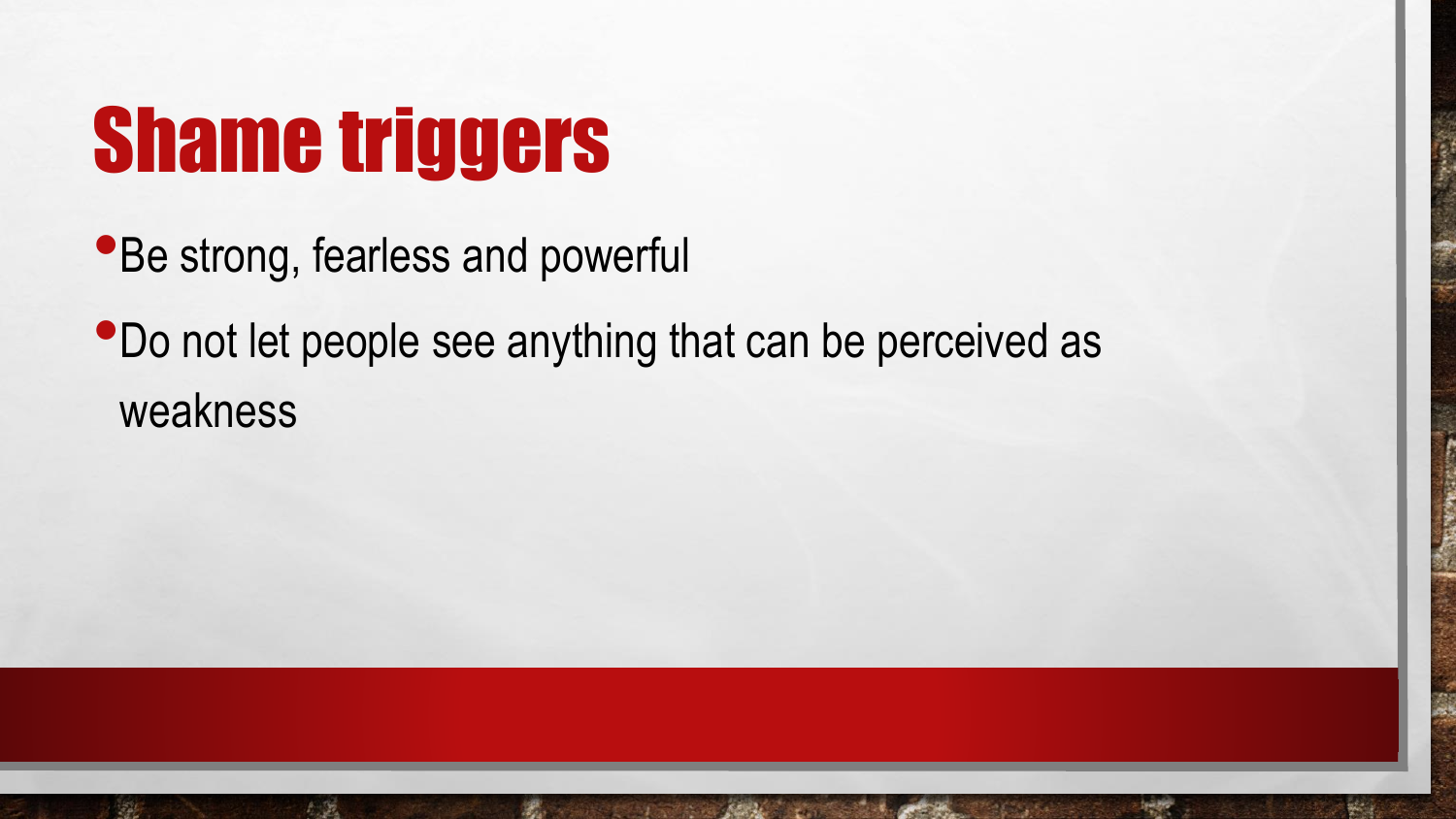| <b>Unwanted identities</b> |  |  |
|----------------------------|--|--|
|                            |  |  |

| I do NOT want to be perceived as ______                                                                                     |  |
|-----------------------------------------------------------------------------------------------------------------------------|--|
| <u> 1989 - John Stein, mars and de Brandenberg and de Brandenberg and de Brandenberg and de Brandenberg and de Br</u><br>or |  |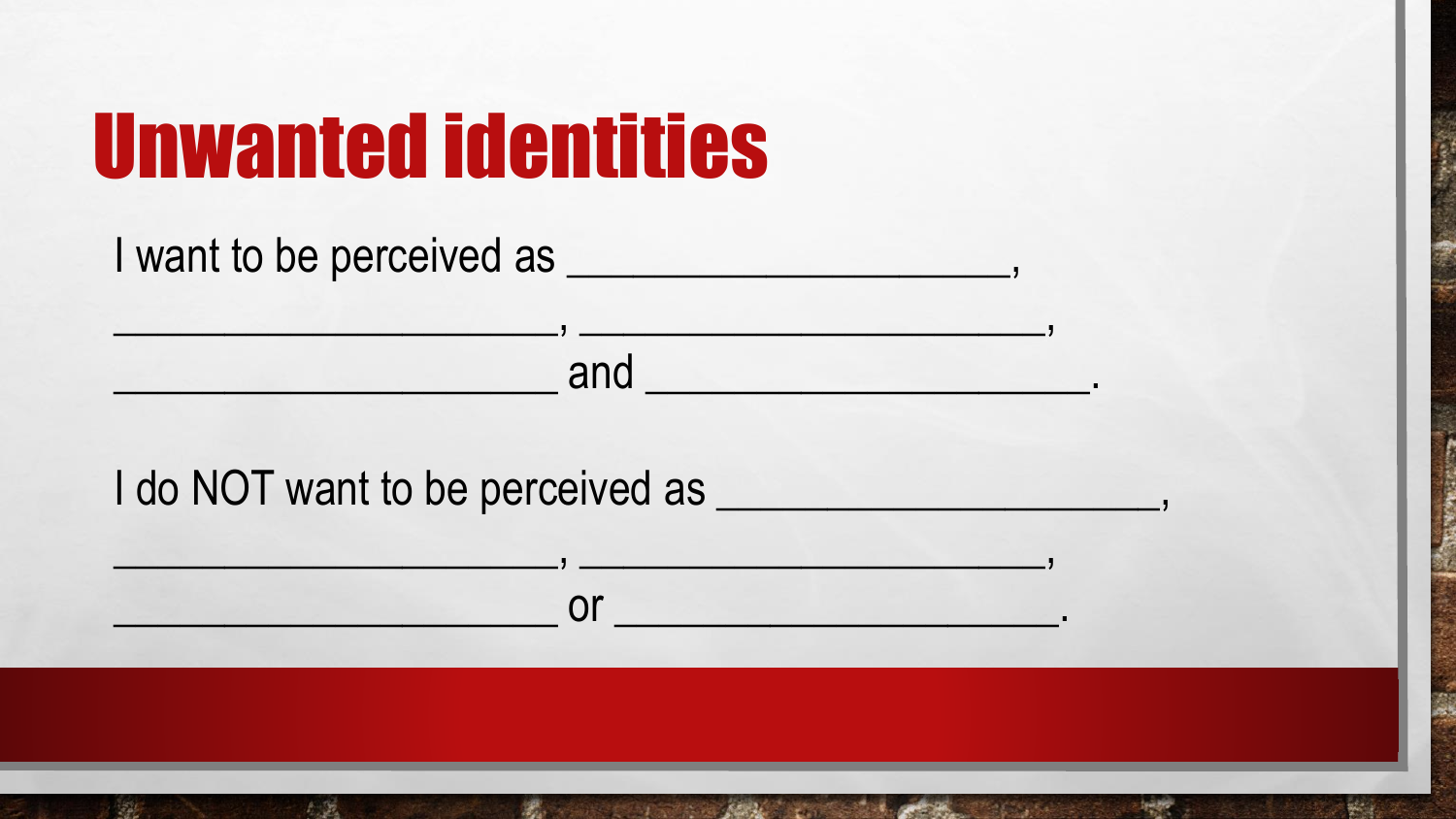## Source of triggers

- 1. What do these perceptions mean to us?
- 2. Why are they so unwanted?
- 3. Where did they come from?

### **What are we saying to ourselves?**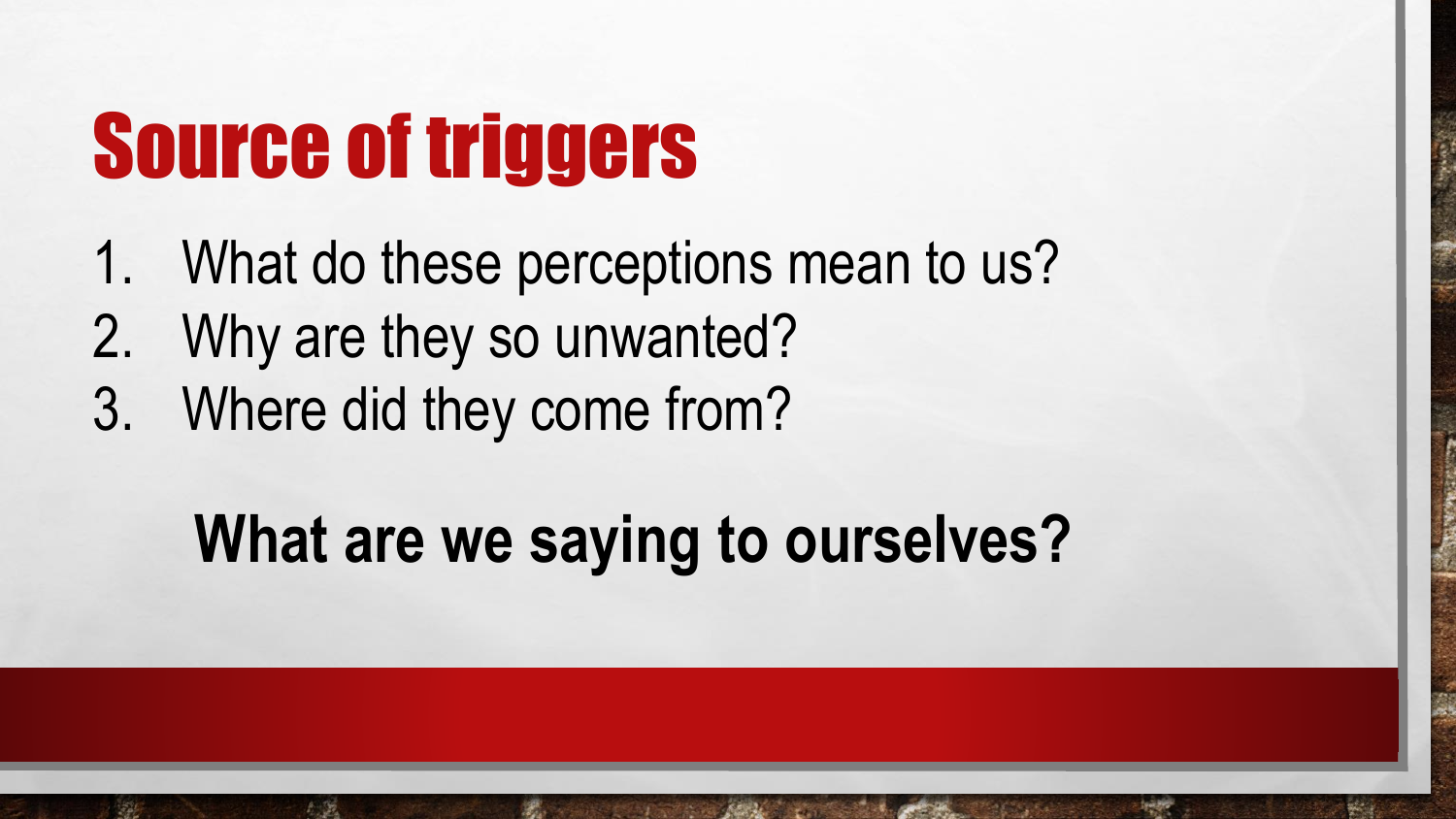## Triggers

If people reduce me to this list, what importance or wonderful things will they miss about me?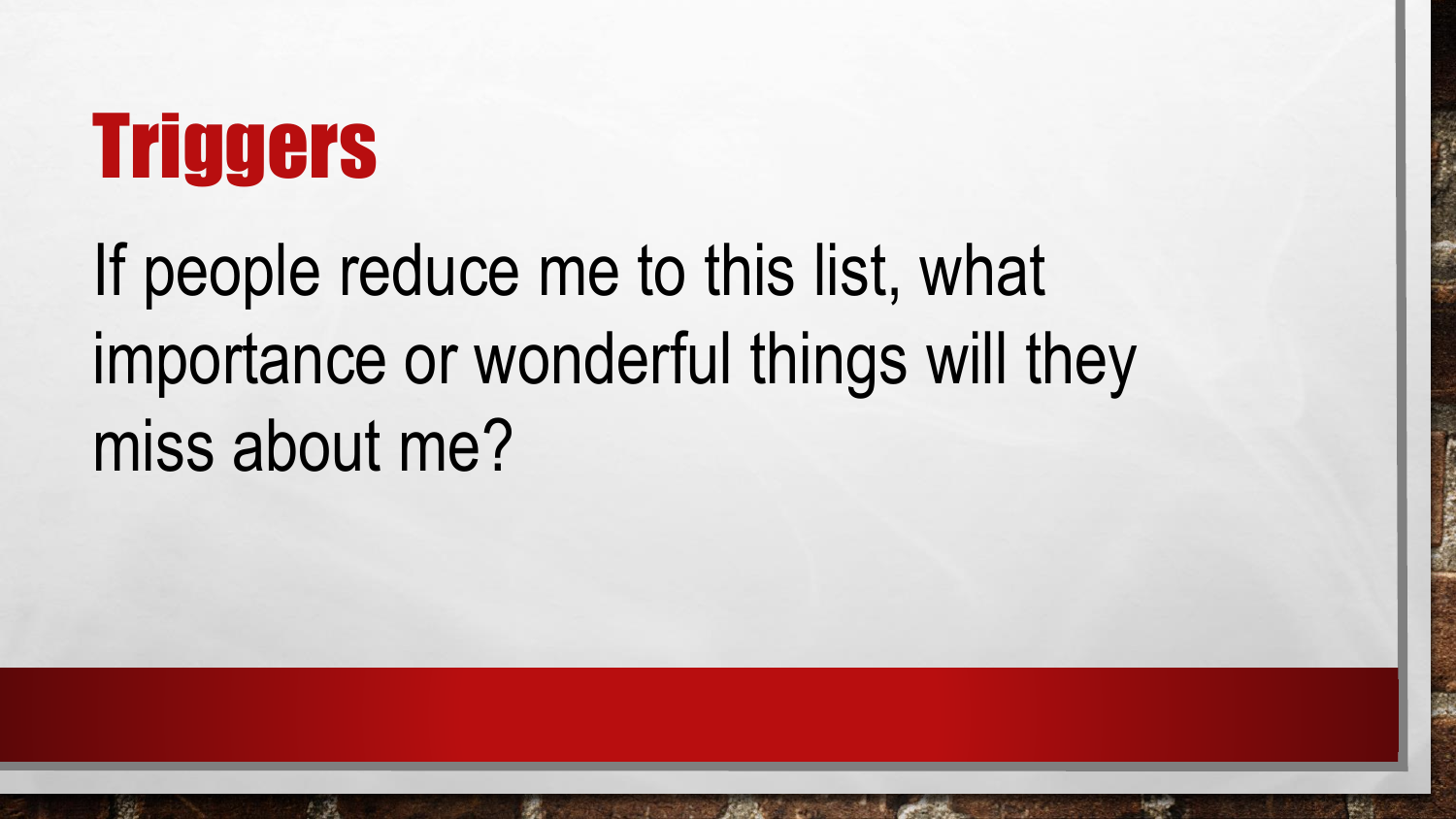## Shame screens

- 1. Move away
- 2. Move toward
- 3. Move against

 $\mathbb{A}_n$ 

 $\frac{1}{2}$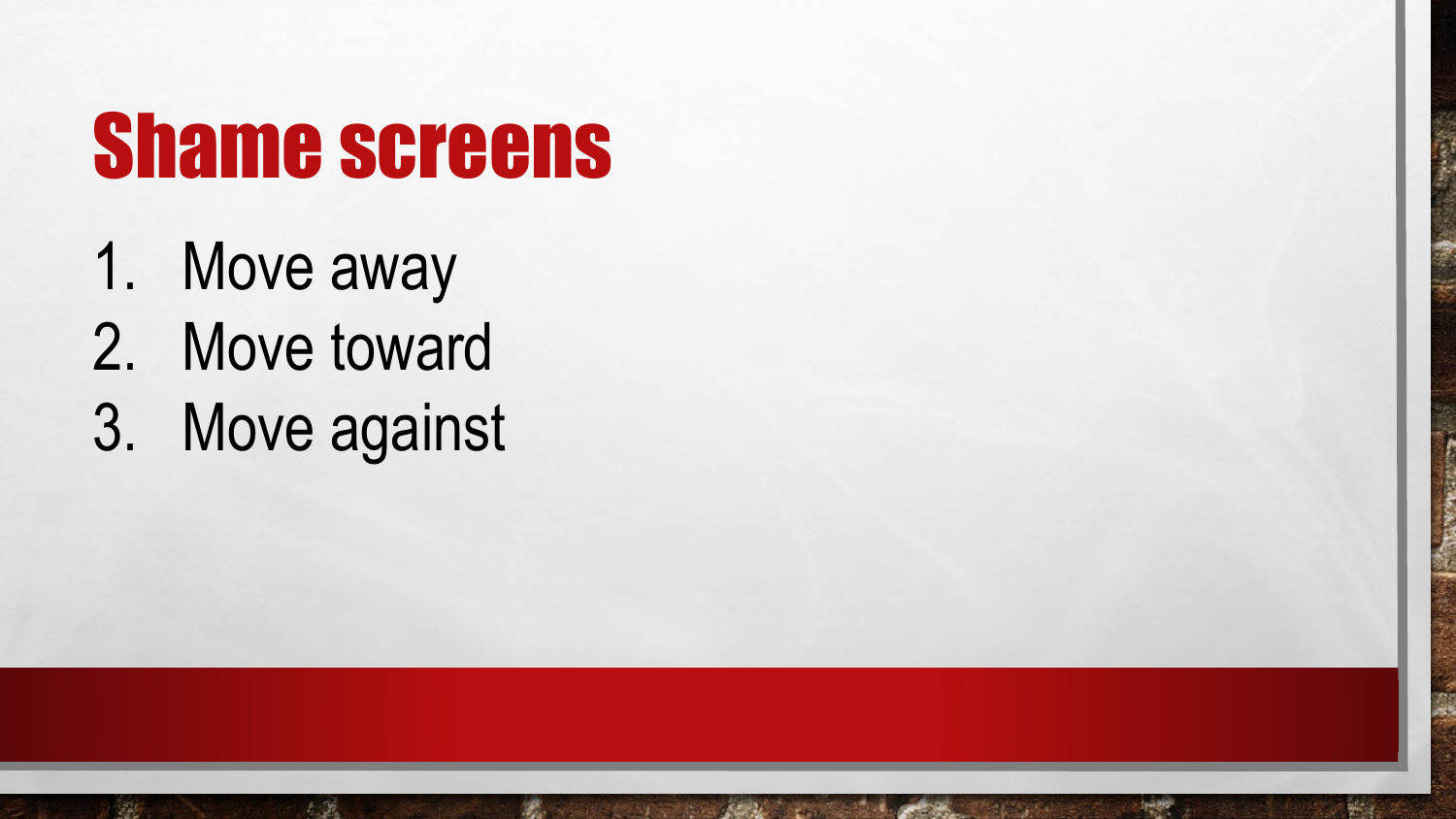### Reinforcing Individualizing Pathologizing

 $\mathcal{L}$ 

 $E_{\rm{1.12}}$ 

**Practicing Critical** Awareness

### **Demystifying** Contextualizing Normalizing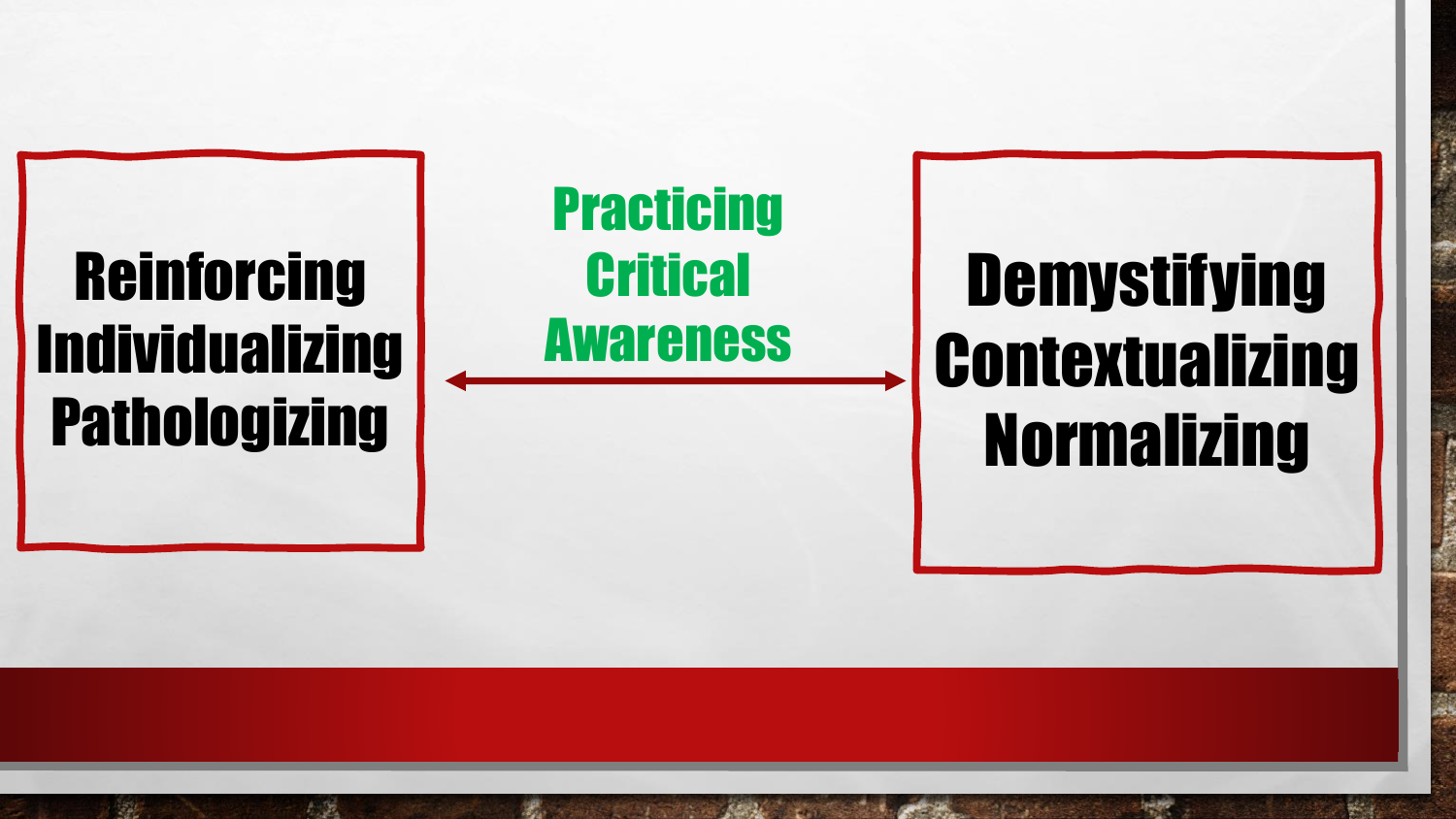### Practicing critical awareness

#### Reinforcing—I ought to be ashamed

### Individualizing—I am the only one

Pathologizing—something is wrong with me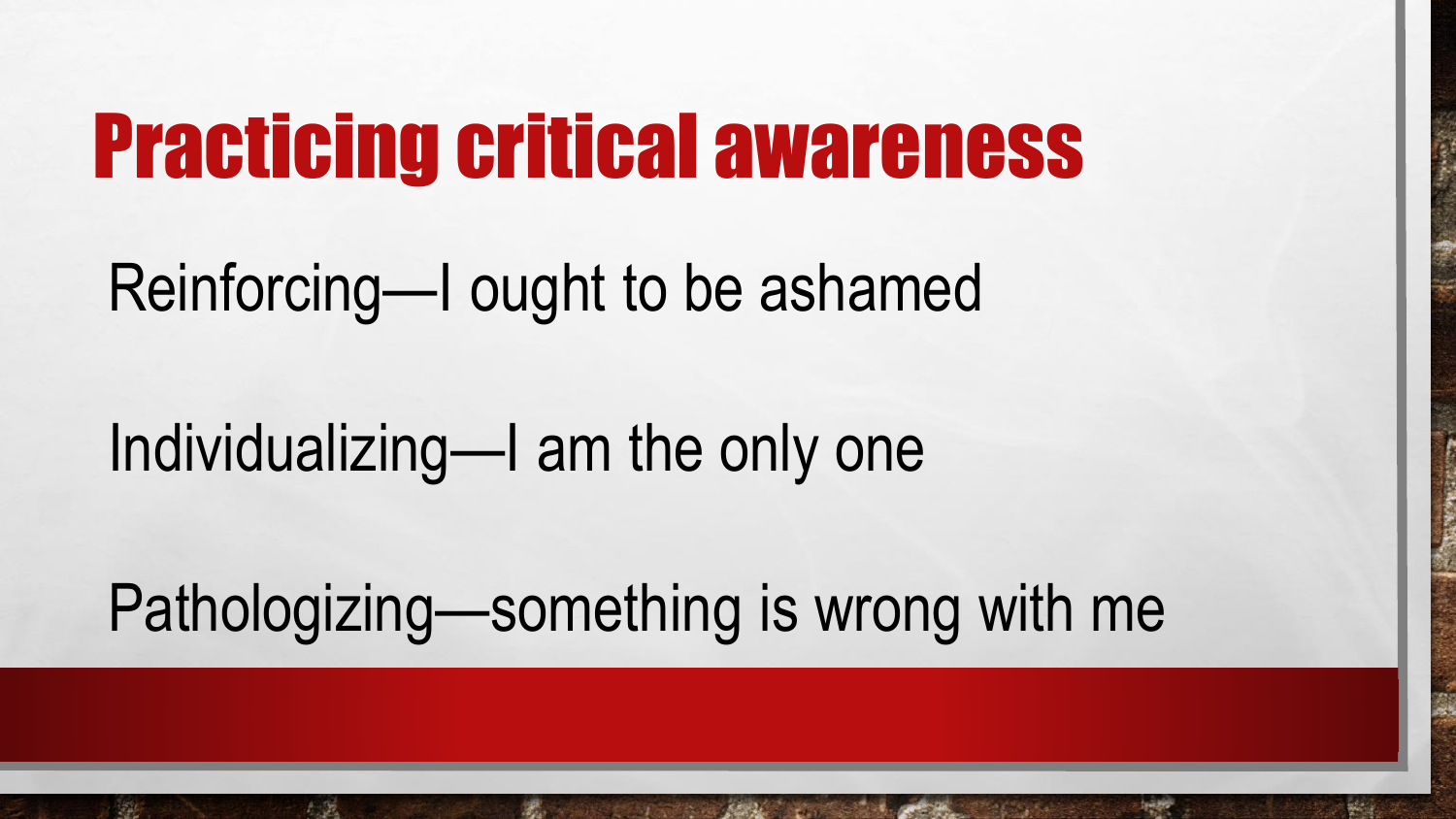### Practicing critical awareness

#### Demystifying—I will share what I know with others

#### Contextualizing—I see the big picture

Normalizing—I am not the only one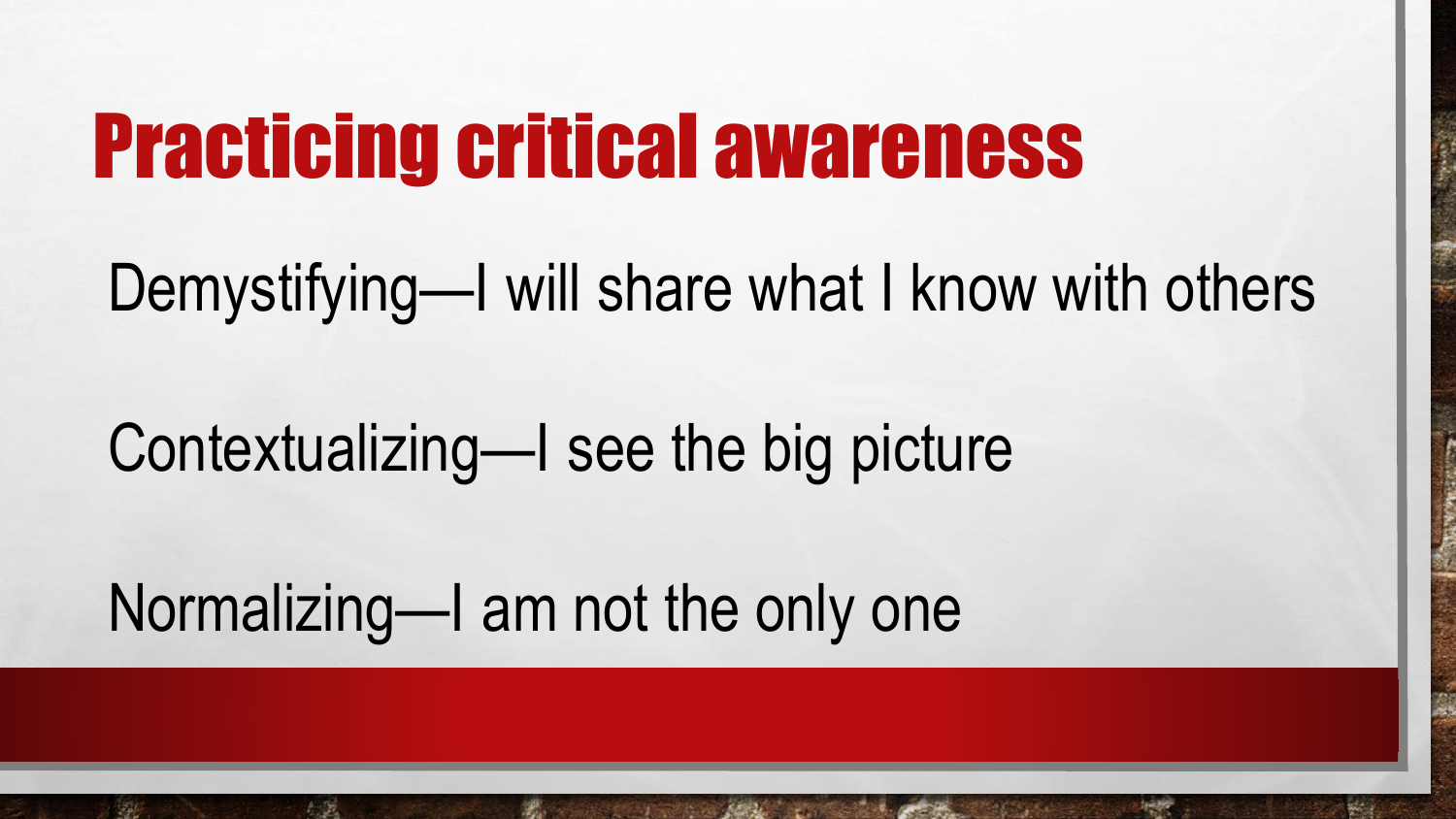

₩.

 $\mathbb{A}_n$ 

 $\mathcal{L}$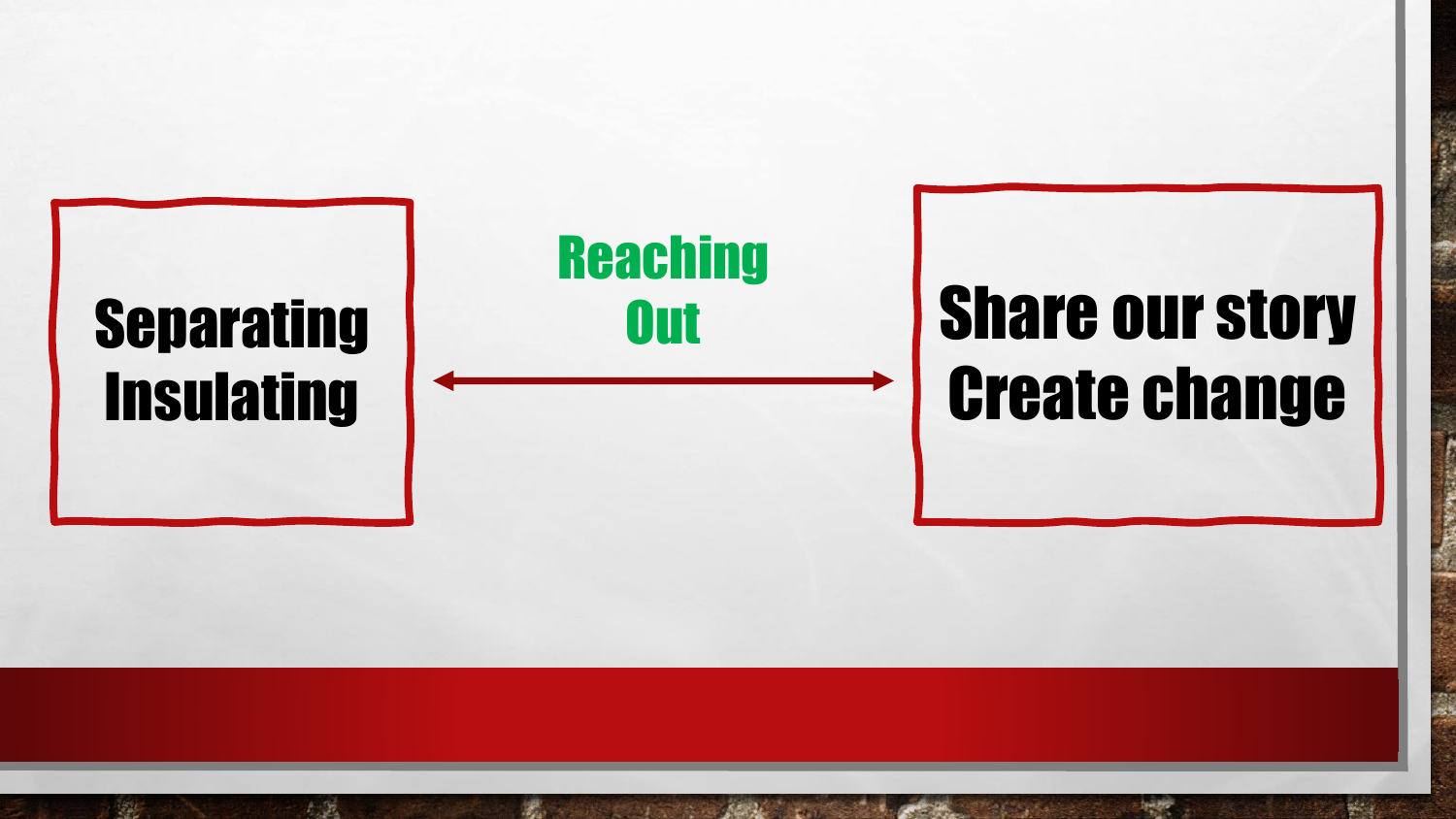### Reaching out

Separating—isolation Insulating—"those people"

A. Ste

Sharing our story Creating change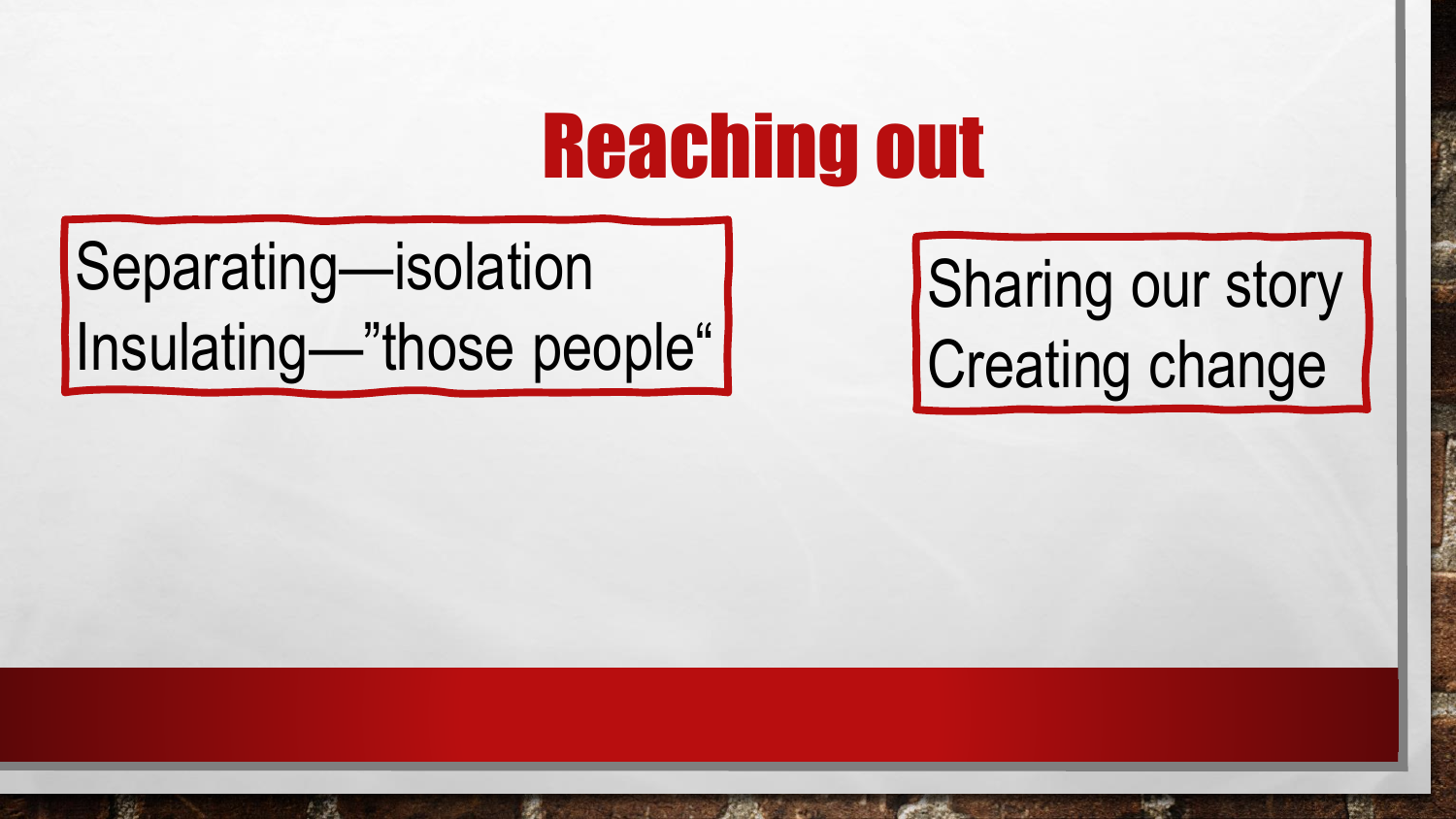

 $f_{\alpha}$ 

 $\frac{1}{2}$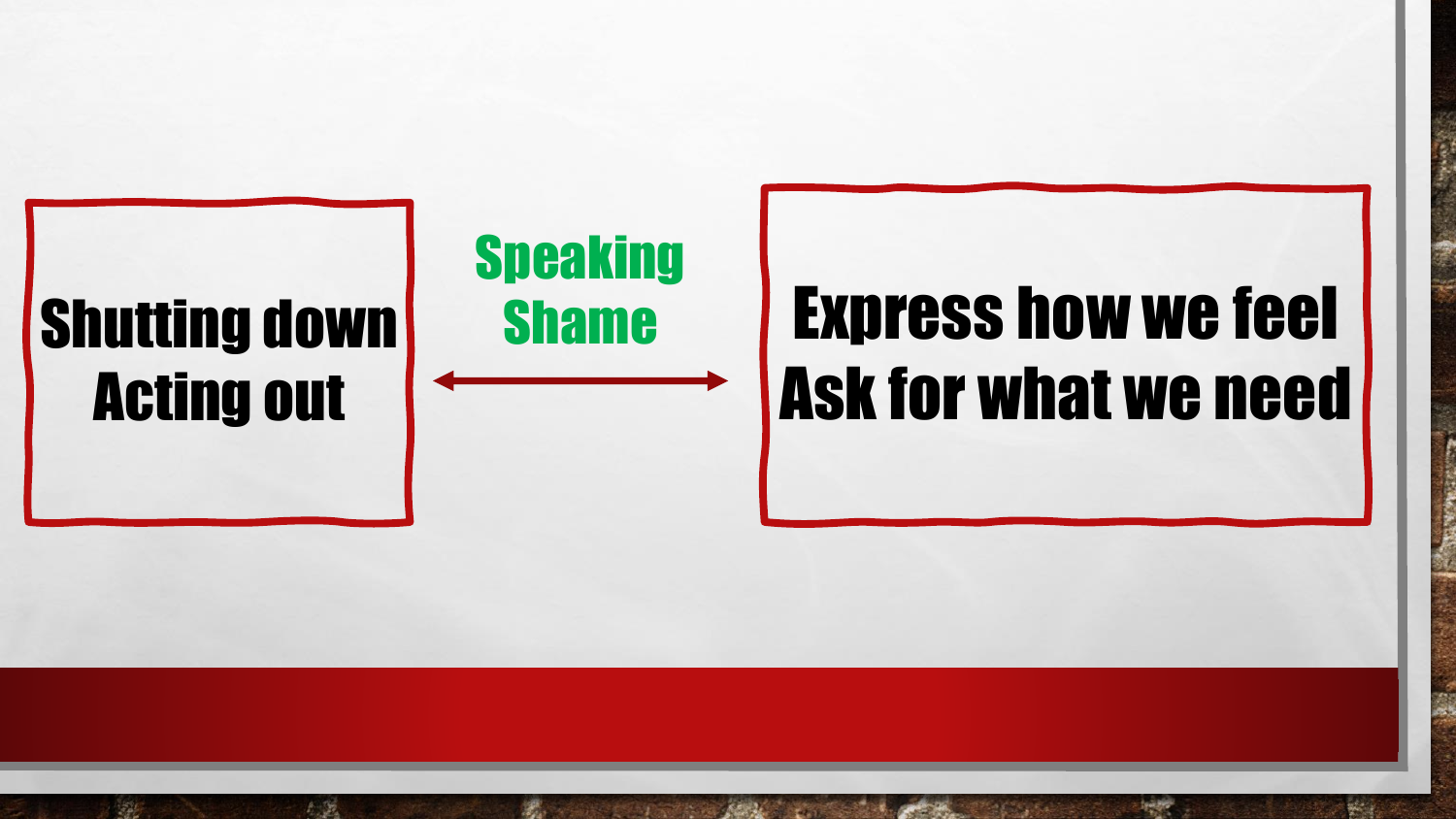### Practice courage in a culture of fear

#### **Shame versus perfectionism**—edit together our best clips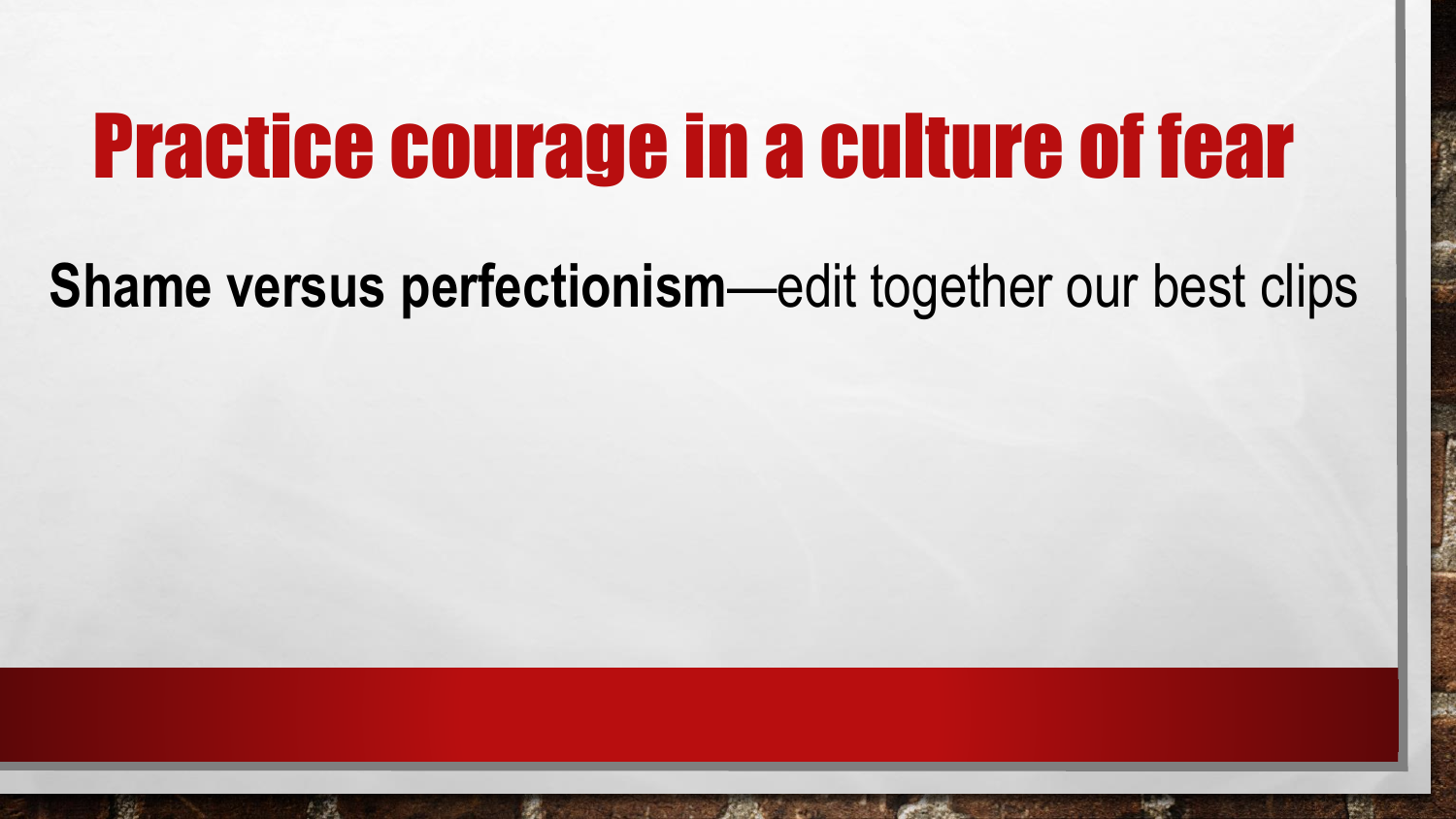## Perfectionism

**Body image**—when we begin to blame and hate our bodies for failing to live up to expectations, we start splitting ourselves into parts and move away from wholeness—our authentic selves **Caregiving**—different from parenting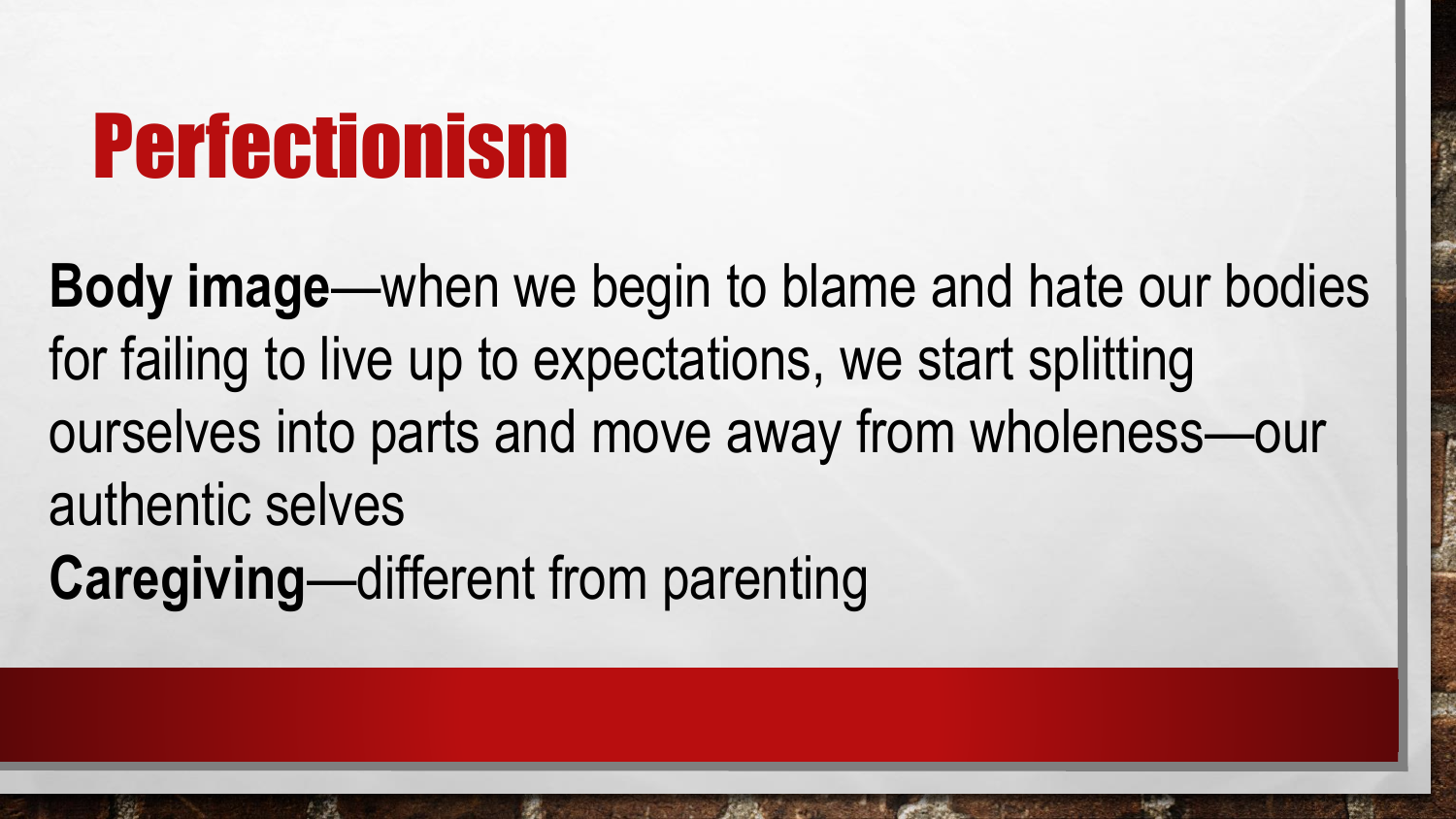

张

 $\label{eq:1} \mathcal{L}_{\alpha}(\mathcal{L})$ 

鑑

**大学生的人不好的人类**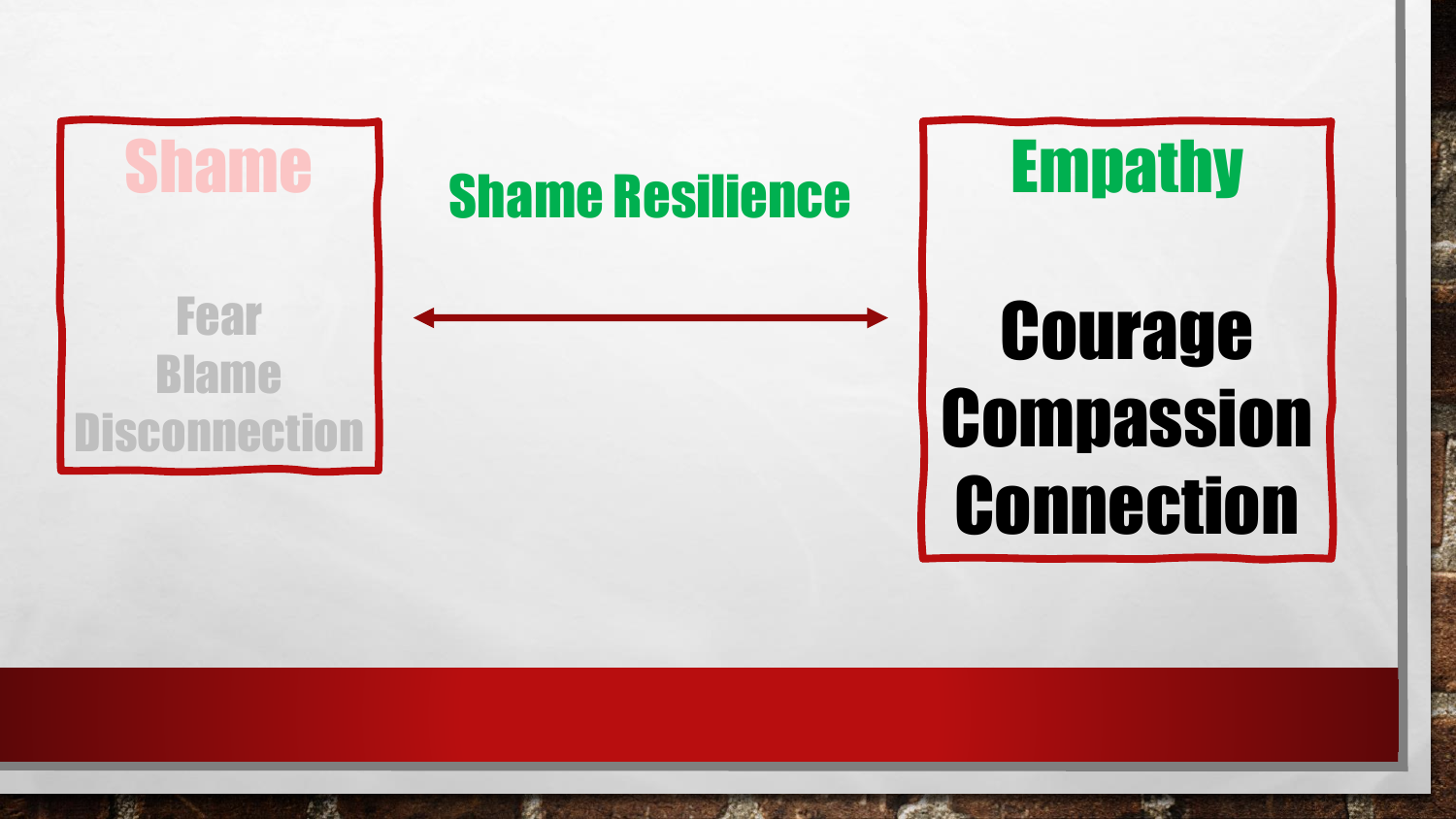We cannot survive when our identity is defined by or limited to our worst behavior. Every human must be able to view the self as complex and multidimensional. When this fact is obscured, people will wrap themselves in layers of denial in order to survive. How can we apologize for something we are, rather than something we did? Dr. Harriet Lerner-*The Dance of Connection*